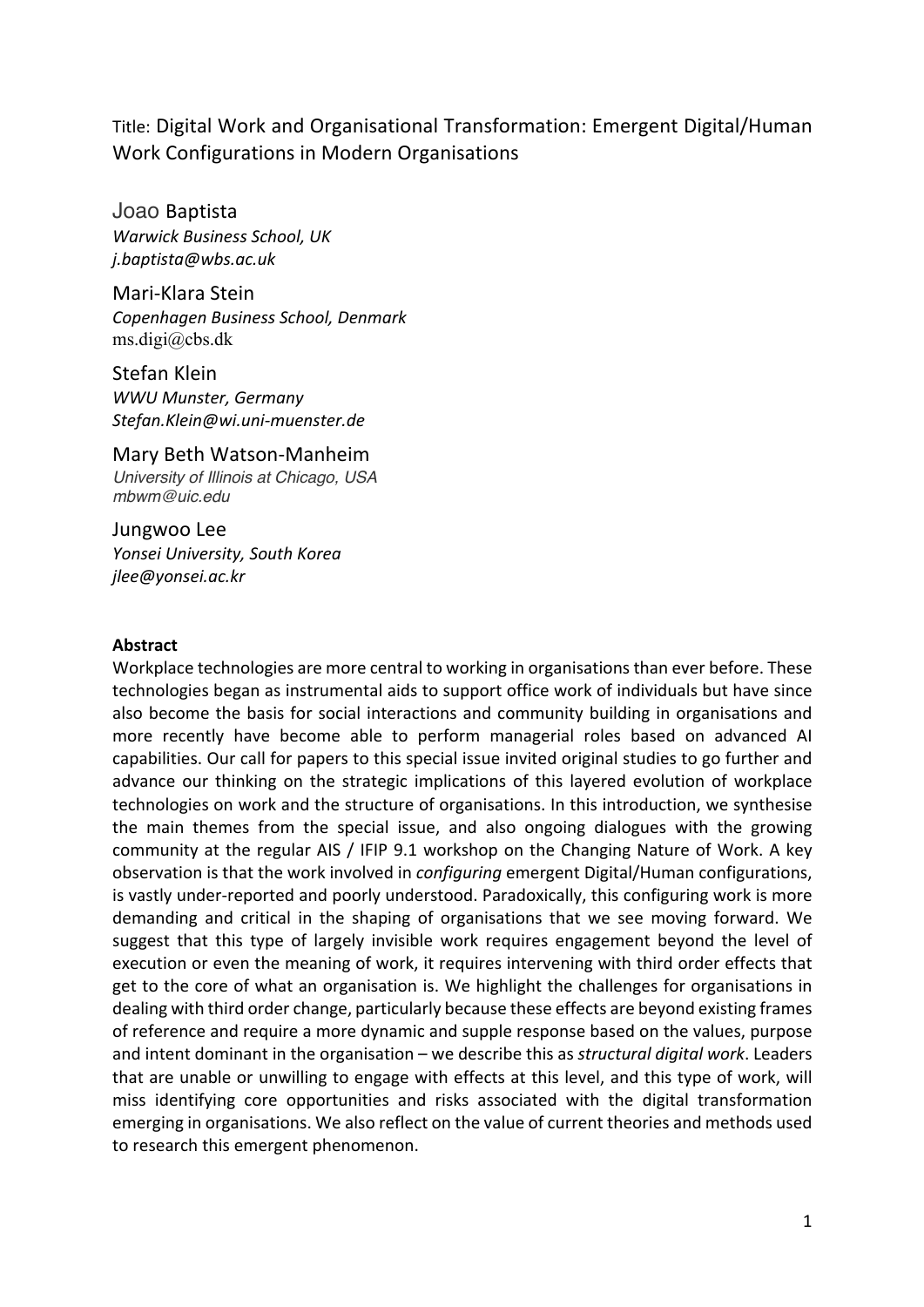# **Keywords: Digital Work, Organisational Transformation, Digital/Human Configurations, Digital Transformation, Changing Nature of Work, New Ways of Working**

### **Introduction**

In this special issue, we publish original research on strategic perspectives on the future of work and the digital transformation of modern organisations. Our call for papers (Baptista et al., 2017a) invited submission of academic studies investigating the adoption of workplace technologies in organisations with an emphasis on implications for strategy and the nature of organising. Suggested topics in the call for papers included, understanding the effects of workplace technologies on new dynamics and patterns of work, new structures and ways of organising, new capabilities and work practices, emerging leadership styles, and places and spaces of work with an outlook into the future of organising. We also hoped to use this effort to question the usefulness of extant theories and methods to study the deeper effects of digital workplace technologies on organisations, aiming to contributing with new concepts and theories that better reflect and respond to the emergent dynamics of digital work in modern organisations.

We are delighted to introduce four papers<sup>1</sup> that form the basis of this special issue. In this introduction, we discuss the significance of these papers and provide a broad view and conceptual foundation for studying the future of work in modern organisations. Since we accepted the papers, organisations and the world of work have been pushed further towards digital forms of organising in response to COVID-19-related restrictions. This has made the ideas in this special issue even more significant and relevant. We hope that this special issue offers both a meaningful framework for future research on digital work, but also more clarity on the effects of the shift towards digital working in organisations during and after the current crisis.

Each of the four papers provides a distinct but complementary viewpoint on digital work and emergent dynamics in the workplace. In no particular order, the paper by Morton et al. captures the introduction of a new digital platform to support strategy work and conceptualises the emergence of new work by senior leaders, and the structures needed to integrate more voices in strategic activity in the organisation. The paper by Rahrovani captures the effort required by community leaders to stabilise and create a convergence of logics of meaning in a digital platform after expanding and opening it up to new members. The paper by Grønsund and Aanestad reveals the work involved in the gradual and deep integration of advanced algorithmic analysis of open data feeds into strategic business processes and organisational structures. The authors reflect on the impact on individual roles, skills and group capabilities as the organization learnt to control, contextualize and complement automatically generated data. The paper by Rossi et al. shows employees crafting workspaces by assembling various digital workplace systems needed to do their day

<sup>&</sup>lt;sup>1</sup> A few words about the Special Issue process: The call for papers was published in issue no. 26 of JSIS in 2017. Interested authors could meet with the editors at the Changing Nature of Work (CNoW) workshop in Seoul at ICIS 2017. Deadline for submissions was March 2018, with 38 full submissions. In the first round, 17 papers were reviewed. We selected 8 papers to go into the second round of revisions. The final round of revisions included 4 papers, which were accepted in April 2020.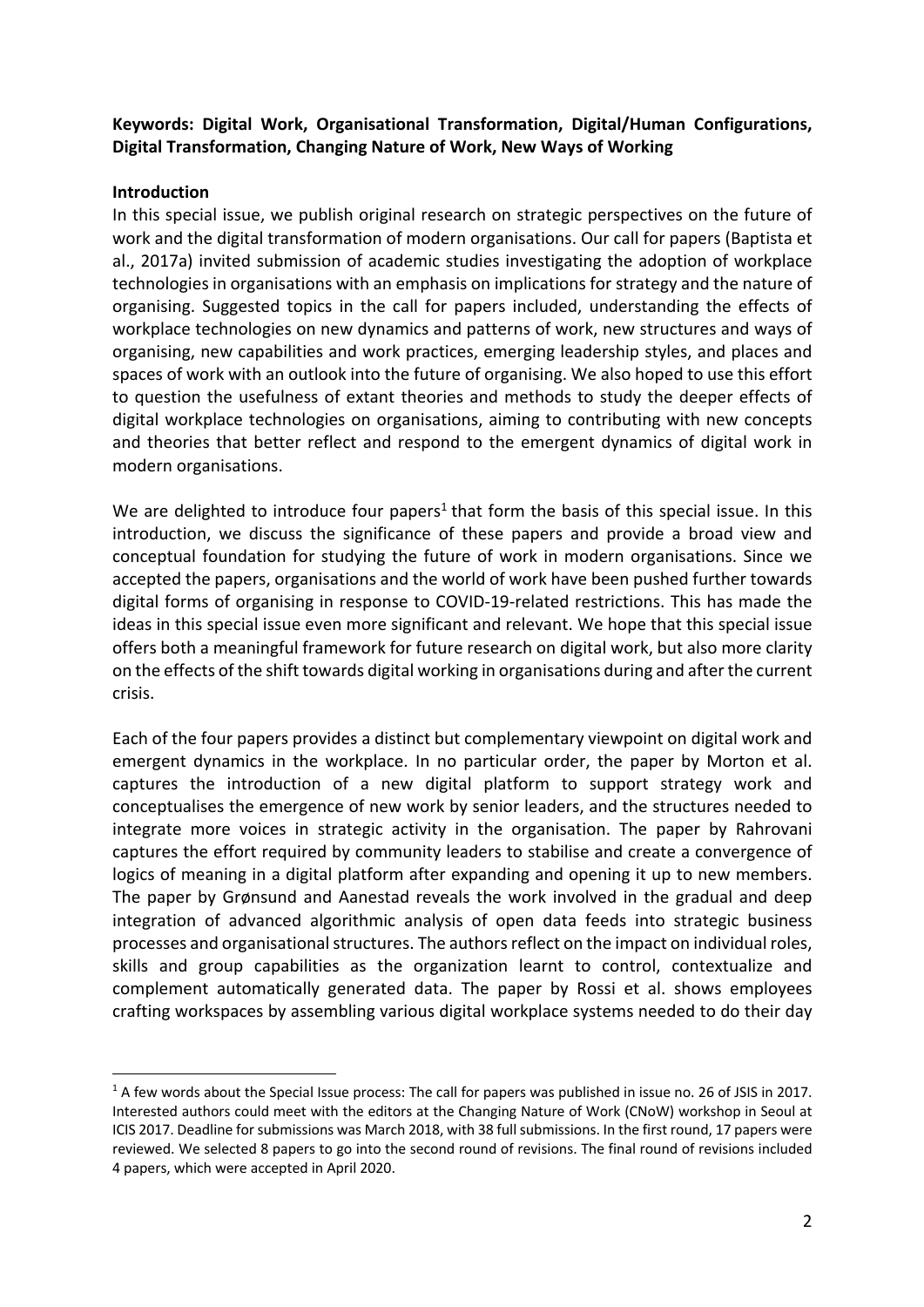to day work. The paper then conceptualises this effort to create both flexible and stable structures to support the work.

Review of these four papers reveals how deeply embedded workplace technologies have become within organisations, while also showing how this process creates new types of work and influences the emergence of new structures and capabilities in organisations in response to the evolving nature of these technologies. While early research on digital workplace technologies such as email and intranets, captured the immediate and surface-level effects of these technologies (Damsgaard and Scheepers, 2000, Cecez-Kecmanovic et al., 1999, Bansler et al., 2000, Markus, 1994, Lee, 1994, Butler, 2003), what we observe now is the introduction of more advanced workplace technologies in organisations, while older technologies are becoming increasingly embedded in the fabric of organisations. The evolutionary use of workplace technologies in organisations over the last two decades has hybridised their use with human activities in organisations, forming complex (Benbya et al., 2020) and emergent human-in-the-loop (Rai et al., 2019) or meta-human configurations as new forms of socio-technical systems not seen before (Lyytinen et al., 2020). This provides researchers with a challenge to capture the deep effects of workplace technologies in organisations (Silva and Hirschheim, 2007) and emergent human-technology configurations (Suchman, 2012) so we can understand their strategic significance to organisations, leadership and business (Dery et al., 2017, Heavey et al., Tavakoli et al., 2017).

In this introduction, we conceptualise both the surface and deeper effects of workplace technologies on the patterns and nature of work and the structure of organisations, and relate them to the emergence of new types of configurations between humans and technology (Suchman, 2012). From this conceptual perspective, we then analyse the four papers in this special issue to demonstrate the relevance and value of these ideas and concepts. Our discussion then provides research directions and we reflect on the value of previous theories to explain the emergent dynamic and mutual shaping effects of workplace technologies on modern organisations. Ultimately, we hope to indicate a pathway to develop more relevant theoretical approaches to study the deep effects of advanced technologies to support work in modern organisations.

#### **Digital Work and Workplace Technologies: Evolution in Modern Organisations**

Workplace technologies have evolved from basic discrete office applications to connected digital platforms(Leonardi et al., 2013) with elements of automation and embedded AI-driven self-learning capabilities in today's digital workplaces(Lyytinen et al., 2020, Faraj et al., 2018). This evolution in scope (Martini et al., 2009), complexity and depth of integration into the fabric of organisations is not well understood. Further, workplace technologies have largely been neglected and underrepresented in academic research in favour of greater attention to business and enterprise systems, which have also evolved towards distributed platforms. However, while the impact of enterprise systems stems from their interplay with business models, the disruptive effects of workplace technologies on the nature of work and dynamics of organising (Baptista et al., 2017b, Stein et al., 2013) arise from the co-evolution of these technologies interplaying with the social fabric of organisations (Baptista, 2009, Clarke and Preece, 2005). We look back at the evolution of workplace technologies to offer a conceptual basis for understanding their evolving significance in organisations.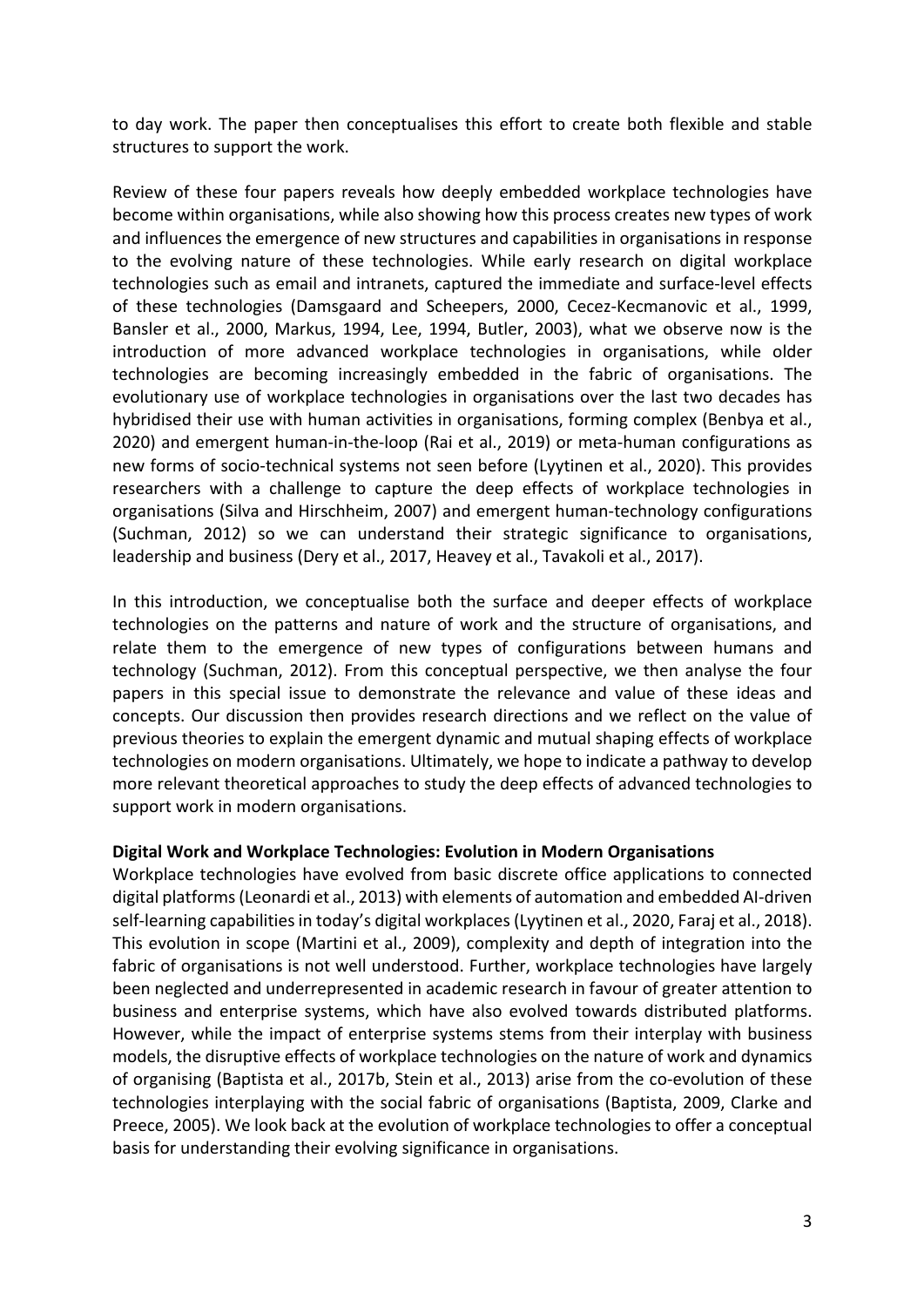Broadly speaking, workplace technologies refer to a range of digital services that enable work within organisations. These range from office applications to integrated SMAC (social, mobile, analytics and cloud) technologies and smart sensing technologies using enterprise of things, smart agents, workplace robots, and self-learning algorithms (Attaran et al., 2020). We see a gradual layering of progressively more complex workplace technologies within organisations (Kane, 2017), from early workplace technologies based on individual office applications (Individual tools layer) to email, intranets, collaboration platforms and social media (Group and community layer) and, more recently, to advanced workplace technologies that add sensing devices, AI and cognitive knowledge and collaboration systems, robotic process automation and integrated digital platforms of work (Intelligent augmentation layer).

Research in this area has captured the nature and affordances of workplace technologies (Vaast and Kaganer, 2013, Treem and Leonardi, 2012, Leonardi and Vaast, 2016) but most of this research takes an instrumental view of these technologies by linking features of workplace technologies with more immediate behaviours and practices that contribute to performance, connectedness, knowledge sharing and collective action (Rice et al., 2017, Sæbø et al., 2020, Majchrzak et al., 2013, Kuegler et al., 2015, Von Krogh, 2012). Academic research is only recently starting to appreciate the deeper effects on organisations associated with these technologies (Riemer et al., 2015, Majchrzak et al., 2016, Spagnoletti et al., 2015, Aral et al., 2013, Hutter et al., 2017, Baptista et al., 2010), and taking the first steps to study the distinct nature of a new generation of workplace technologies based on self-determining platforms with artificial intelligence (AI) that can dynamically anticipate and respond to the needs and intentions of workers (Schuetz and Venkatesh, 2020, Lyytinen et al., 2020). The emerging complex human and machine collaborations (Benbya et al., 2020, Rai et al., 2019) move the role and nature of workplace technologies beyond merely having an instrumental and supporting role to humans in organisations (Riemer and Peters, 2020). Of course, standalone software applications are still being used for discrete and defined processes and activities at the local level, such as spreadsheets for inventory management, but it is the way these individual applications become homogenised within a largely automated data-driven "information continent" (Lee, 2016a, Lamb and Davidson, 2005) that transforms work, blurring the lines between the performativity of users and the performativity of technology (Watson-Manheim and Klein, 2019).

This highlights the importance of describing and qualifying the distinct nature of these evolving layers of workplace technologies so that we become aware of emerging effects associated with more advanced workplace technologies in organisations. While earlier workplace technologies were instrumental in support of discrete office tasks of individuals, the advent of email, intranets and social media, connected workers to form communities demanding efforts to manage conversations and interactions at the social and meaning level (Gibbs et al., 2013). More recently, we have seen the introduction of sophisticated algorithmic features and AI capabilities that leverage information and the features of individual and social workplace technologies to establish patterns of use that aim to anticipate worker and organisational needs and connect people with knowledge, and in some cases perform management functions, raising the possibility of removing the human from the loop. Table 1 summarises the functions and characteristics of these three layers of workplace technologies and suggests expected effects on the type of work associated with each layer.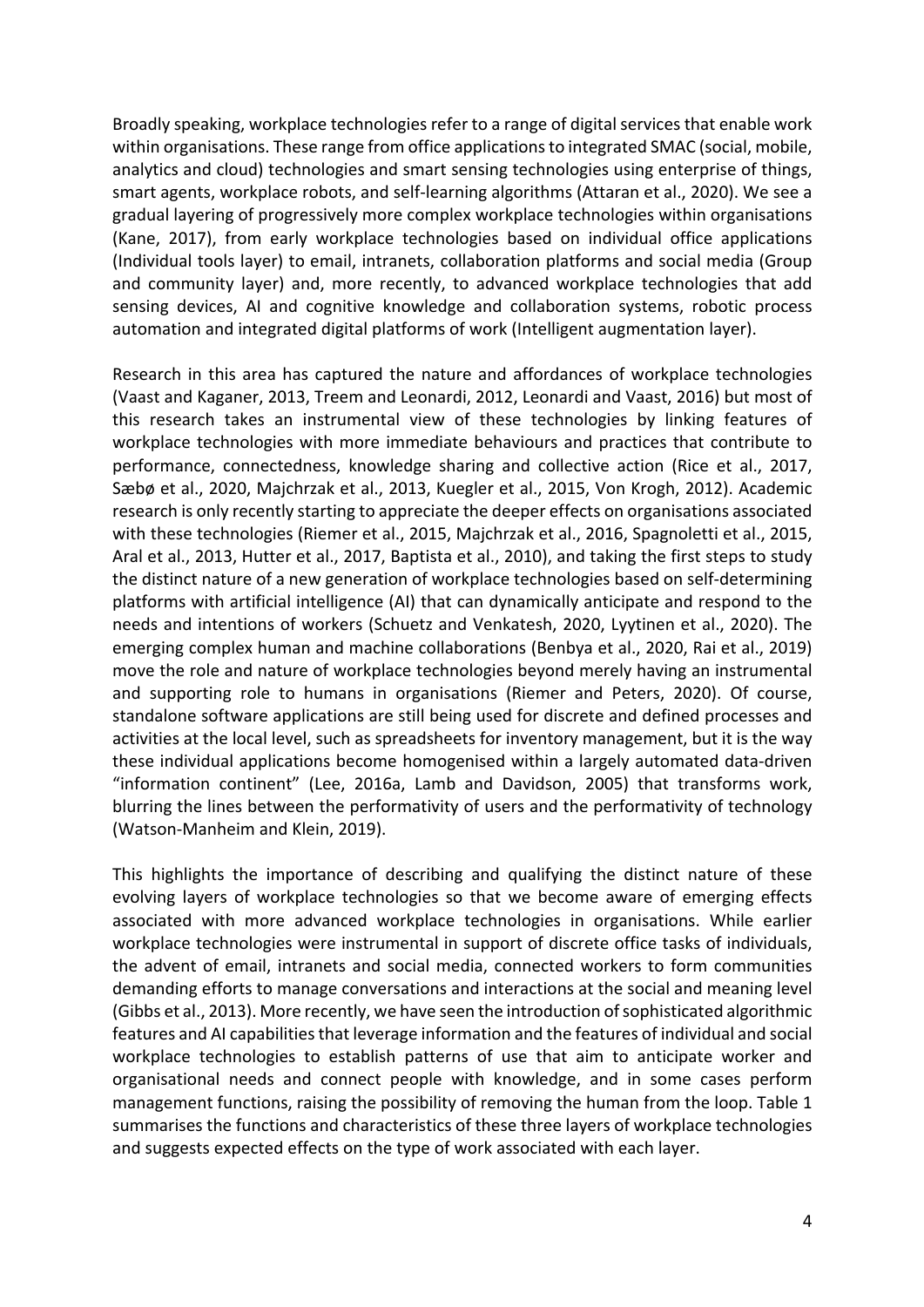|  | Table 1: Layered progression of workplace technologies |
|--|--------------------------------------------------------|
|  |                                                        |

|                   | et een priegt eeetert en met tiptaeel teenmete<br><b>Function</b>                                                                                                                                                                                                                                                                                   | <b>Distinct characteristics</b>                                                                                                                                                                                                            | <b>Expected effects on work</b>                                                                                                                                                                         |
|-------------------|-----------------------------------------------------------------------------------------------------------------------------------------------------------------------------------------------------------------------------------------------------------------------------------------------------------------------------------------------------|--------------------------------------------------------------------------------------------------------------------------------------------------------------------------------------------------------------------------------------------|---------------------------------------------------------------------------------------------------------------------------------------------------------------------------------------------------------|
| Intelligent       | Platforms integrating office                                                                                                                                                                                                                                                                                                                        | Distributed and integrated                                                                                                                                                                                                                 | New types of complex                                                                                                                                                                                    |
| augmentation      | applications with<br>advanced                                                                                                                                                                                                                                                                                                                       | modular applications used                                                                                                                                                                                                                  | digital<br>work<br>emerge                                                                                                                                                                               |
| layer             | social media features, and added<br>sensing technologies to connect<br>and leverage people, knowledge<br>and learning capabilities using<br>central automation and AI<br>capabilities. Potential to replace<br>or augment human work and<br>anticipate needs for knowledge<br>and interactions in projects and<br>work activities in organisations. | within intelligent platforms<br>that identify patterns and<br>learn from use, with the<br>potential to produce results<br>and evolve without user<br>intervention. Partially self-<br>determining and able to<br>perform managerial roles. | centred on refining the<br>"intelligence"<br>of<br>automated<br>services,<br>demanding<br>managerial<br>insight and effort to<br>meaningfully assemble<br>new work within the core<br>of organisations. |
| <b>Group and</b>  | Enterprise-wide technologies to                                                                                                                                                                                                                                                                                                                     | Support and enable internal                                                                                                                                                                                                                | New types of digital work                                                                                                                                                                               |
| community         | connect employees and share                                                                                                                                                                                                                                                                                                                         | open communication and                                                                                                                                                                                                                     | emerge<br>centred<br>on                                                                                                                                                                                 |
| layer             | information,<br>knowledge                                                                                                                                                                                                                                                                                                                           | collaboration and facilitate                                                                                                                                                                                                               | sharing information, and                                                                                                                                                                                |
|                   | exchange, collaboration, and                                                                                                                                                                                                                                                                                                                        | community building. They                                                                                                                                                                                                                   | managing<br>interactions                                                                                                                                                                                |
|                   | internal<br>support                                                                                                                                                                                                                                                                                                                                 | integrate in the social fabric                                                                                                                                                                                                             | and social connections,                                                                                                                                                                                 |
|                   | communication. This includes                                                                                                                                                                                                                                                                                                                        | of organisations, bringing                                                                                                                                                                                                                 | demanding greater effort                                                                                                                                                                                |
|                   | intranet, collaboration platforms                                                                                                                                                                                                                                                                                                                   | open models of operating in                                                                                                                                                                                                                | to integrate individual                                                                                                                                                                                 |
|                   | and internal social networks and                                                                                                                                                                                                                                                                                                                    | organisations.                                                                                                                                                                                                                             | work in the social fabric of                                                                                                                                                                            |
|                   | media, allowing for commenting<br>and open feedback.                                                                                                                                                                                                                                                                                                |                                                                                                                                                                                                                                            | the organisation.                                                                                                                                                                                       |
| <b>Individual</b> | Standalone applications<br>to                                                                                                                                                                                                                                                                                                                       | Instrumental technologies                                                                                                                                                                                                                  | New types of digital work                                                                                                                                                                               |
| tools layer       | support individual office work                                                                                                                                                                                                                                                                                                                      | that have specific roles and                                                                                                                                                                                                               | emerge<br>centred<br>on                                                                                                                                                                                 |
|                   | and facilitate office tasks such as                                                                                                                                                                                                                                                                                                                 | functions to support discrete                                                                                                                                                                                                              | completing tasks fast and                                                                                                                                                                               |
|                   | word processing, calculations on                                                                                                                                                                                                                                                                                                                    | office<br>tasks.<br>They<br>are                                                                                                                                                                                                            | effectively,<br>demanding                                                                                                                                                                               |
|                   | spreadsheets, presentation and                                                                                                                                                                                                                                                                                                                      | segregated by type and not                                                                                                                                                                                                                 | limited effort to combine                                                                                                                                                                               |
|                   | publishing office applications,                                                                                                                                                                                                                                                                                                                     | integrated or connected.                                                                                                                                                                                                                   | this<br>with<br>existing                                                                                                                                                                                |
|                   | text-based emails.                                                                                                                                                                                                                                                                                                                                  |                                                                                                                                                                                                                                            | processes and practices.                                                                                                                                                                                |

In some cases, work in organisations may be aided by multi-layered, evolving technologies, combining instrumental, collaborative and algorithmic features, e.g. in order to collectively work on documents or coordinate project contributions. In other cases, technologies may automate certain tasks to the extent that no human work is needed to perform those tasks, however human work then often shifts to efforts to integrate automated work within existing processes and activities in the organisation. We wanted to interrogate these complex effects to gain a deeper and clearer understanding of how workplace technologies are changing organisational work, whose work is being changed, and the potential for this to disrupt established structures in organisations.

To observe and conceptualise these complex effects, we need to go beyond the direct and first-order effects, and consider second-, and third-order effects of change (Bartunek and Moch, 1987). As new types of digital work have evolved from functional tasks towards engaging with organisational discourse and meaning they have impacted core aspects of the organisation and how it does business; workplace technologies have come to play a heightened role in organisational transformation (Vial, 2019) and in the rewiring of the organisation at deeper levels – this is considered next.

## **Digital Transformation of Organisations: Three Orders of Effects**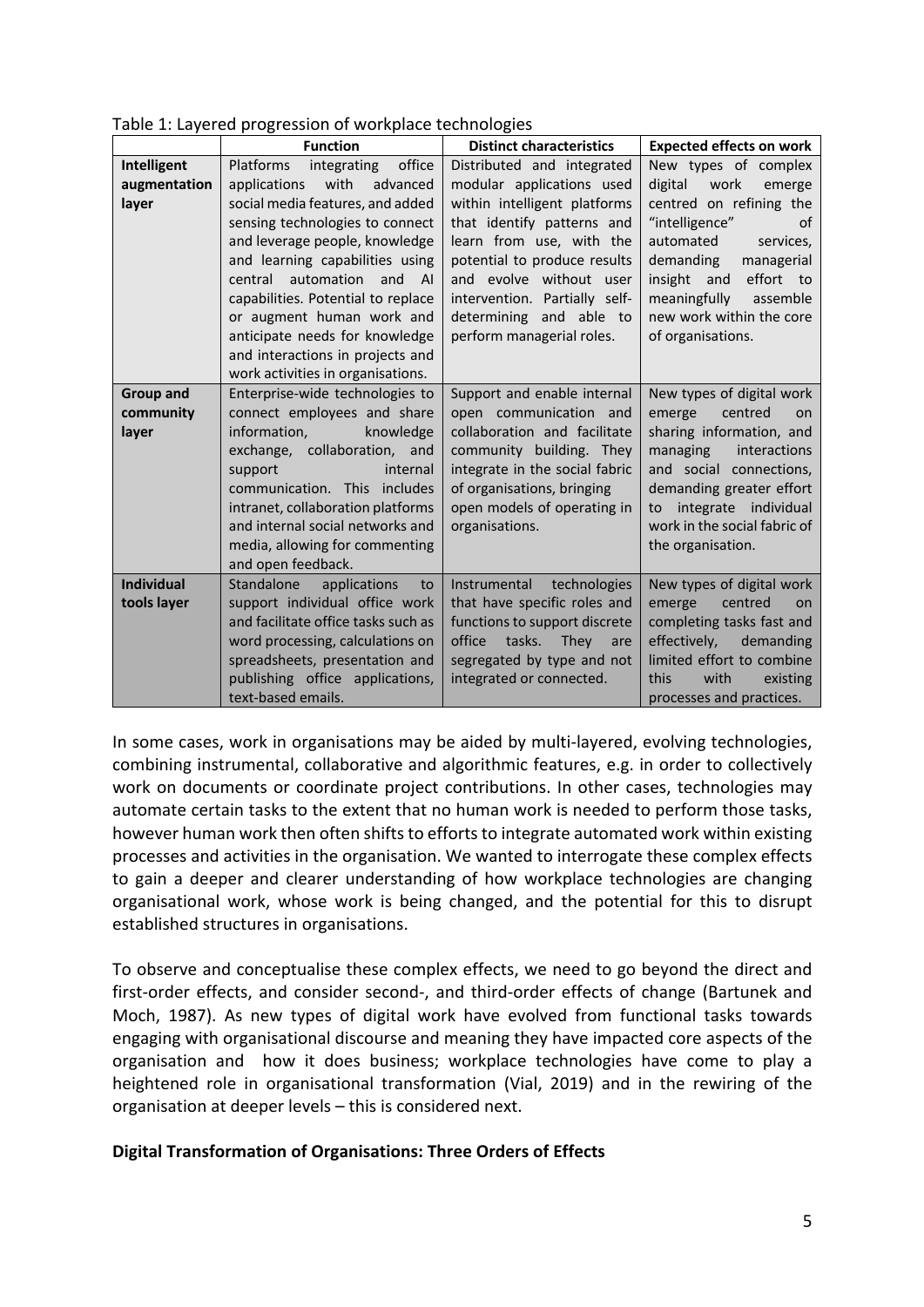Drawing on Bartunek and Moch (1987), we see first-order effects in the use of workplace technologies as effects that reinforce, enhance and evolve existing practices and understandings of work in organisations. First-order effects are therefore expected, intended and typically incremental effects of workplace technology use that do not change the overarching organisational systems already in place. We conceptualise first-order effects as *convergent change* (Tushman and Romanelli, 1985), that is, a change process occurring within a relatively stable structure, such as when an organisation improves its efficiency and effectiveness without rethinking its core processes (Besson and Rowe, 2012 p.104).

Second-order effects are the result of the first-order effects that shift organisational schemata and social dynamics, and modify patterns of work and interactions. These unintended and typically unexpected effects trigger modifications in the organisational schemata, that is, the organising frameworks that guide cognitions, interpretations and actions of organisational actors (Bartunek and Moch, 1987 p.484). Thus, we conceptualise second-order effects as *transforming work* where the established ways of thinking and acting are profoundly changing, but still within a given structure. This may happen, for example, when organisations adopt social media and other workplace technologies to stimulate a shift from efficiency-oriented work to innovation-oriented work but do so within their existing operating model.

Third-order effects occur in reaction to second-order effects. These are effects outside the scope of existing operating reference systems that emerge from the evolving organisational capacity to manage second-order effects and the resultant change in organisational schemata (Bartunek and Moch, 1987). Third-order effects represent the emergence of entirely new schemata, reshaping views about the nature of work and how it is done, and the corresponding organisational structures (Silva and Hirschheim, 2007). By organisational structures, we refer to the fundamental values and governance structures of an organisation or its "deep structure". Thus, we conceptualise third-order effects as *transforming the organisation* where the transformation in established ways of thinking and working, over time constitutes a fundamental transformation in the structure of organisations(Besson and Rowe, 2012); this conceptualisation echoes how recent research defines digital transformation as the (re)defining of the value proposition and identity of an organisation (Wessel et al., 2020).

The progressive nature of these effects means that we can only observe "effects of effects" over time because of the gradual and incremental sedimentation and hybridisation inherent in the process of mutual shaping between technology and human activities in organisations (Baptista, 2009). It is also becoming apparent that workplace technologies in the intelligent augmentation layer can have deeper and more profound second- and third-order effects because they touch and intervene in the core schemata and structures of organisations, reframing perspectives and shifting established human-technology configurations (Suchman, 2012, Suchman, 2007), rather than reinforcing established frames of reference and configurations, which would be a first-order effect.

Emergent human-technology configurations are central to understanding the progressive nature of the first-, second- and third-order effects of workplace technologies in organisations. Suchman conceptualises these configurations (2012, 2007) as *"how humans and machines are figured together – or configured – in contemporary technological discourses*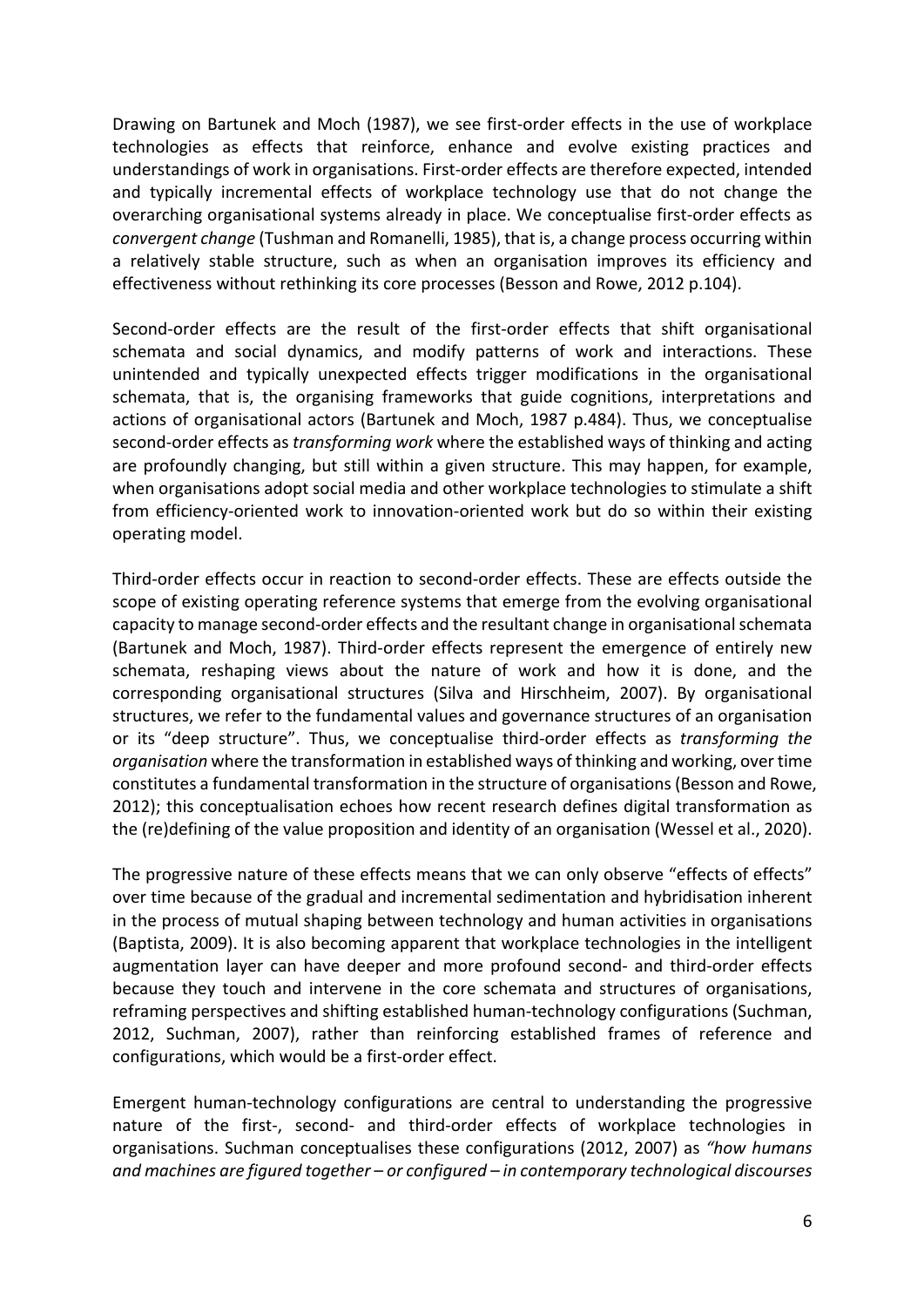*and practices, and how they might be reconfigured, or figured together differently"* (Suchman, 2012 p.49). Whilst first-order effects involve rudimentary configurations of human activity and digital technology, second- and third-order effects involve digital and human configurations of much greater complexity and scale, because they dynamically respond to the first-order effects. Third-order effects involve changes of a greater magnitude, scale and depth. They reflect work and technology change that reconfigures established humantechnology configurations, so they involve organisational transformation beyond improvements to the execution of tasks.

Drawing on the established notion of human-technology configurations (Suchman, 2012, Suchman, 2007), we propose that the layered evolution of workplace technologies and their progressively more transformational effects demand a slight shift in thinking and terminology. We suggest the term "Digital/Human configurations". This continues to recognize the relational association between the human and the technology and emphasises the effort and "work" involved in managing these configurations. Explaining the notion of "configuration" Suchman (2012 p.49) places great emphasis on the "figuring it out together" or "figuration" saying *"To figure is to assign shape, designate what is to be made noticeable and consequential, to be taken as identifying"*. Human intervention is therefore at the centre of configuration, but as described above, this effort has evolved in nature (from task execution to managing interactions to refinement of automated work) and can for many workers become more demanding, less satisfying and, seemingly, less effectual (Riemer and Peters, 2020) as the configurations become more complex and layered. We put Digital first in Digital/Human configurations to denote the emergence of new human digital work to manage these configurations where digital has an unprecedented role while human effort and endeavour is even more critical. Further, we indicate the blurring of the lines between the performativity of humans and the performativity of technology (Watson-Manheim and Klein, 2019) by replacing the hyphen with a forward slash. Table 2 summarises the three orders of effects of digital transformation.

| <b>First-order effects:</b>                                                                                                                                                                                                                                                                                                                      | Second-order effects:                                                                                                                                                                                                                                                                                                                                                 | <b>Third-order effects:</b>                                                                                                                                                                                                                                                                                                               |
|--------------------------------------------------------------------------------------------------------------------------------------------------------------------------------------------------------------------------------------------------------------------------------------------------------------------------------------------------|-----------------------------------------------------------------------------------------------------------------------------------------------------------------------------------------------------------------------------------------------------------------------------------------------------------------------------------------------------------------------|-------------------------------------------------------------------------------------------------------------------------------------------------------------------------------------------------------------------------------------------------------------------------------------------------------------------------------------------|
| convergent change                                                                                                                                                                                                                                                                                                                                | transforming work                                                                                                                                                                                                                                                                                                                                                     | transforming the organisation                                                                                                                                                                                                                                                                                                             |
| of<br>Appropriation<br>layered<br>workplace technologies creates<br>and<br>immediate<br>expected<br>organisational change to improve<br>established patterns of work and<br>enhance current ways of working.                                                                                                                                     | of<br>Appropriation<br>layered<br>workplace technologies<br>creates<br>unintended<br>and<br>unexpected<br>changes in patterns and nature of<br>work, leading to fundamental<br>changes<br>organisational<br>in<br>schemata<br>observed<br>only<br>in<br>hindsight.                                                                                                    | of<br>Appropriation<br>layered<br>workplace technologies and the<br>first- and second-order effects<br>create new understandings in the<br>nature of work and shifts in the<br>deep structure of organisations.                                                                                                                           |
| immediate effects<br><i>Effects</i> :<br>on<br>organisational<br>processes<br>and<br>activities changing the execution<br>of tasks, involving more basic<br>Digital/Human<br>configurations.<br>Effort is necessary at the level of<br>task execution to integrate new<br>configurations with existing ones<br>(effort that deals with questions | <i>Effects:</i><br>complex<br>more<br>configurations<br>Digital/Human<br>emerge, stimulating new ways of<br>thinking about the nature of work,<br>with impacts on the meaning of<br>work but within an existing frame<br>of reference. Effort is necessary at<br>the level of meaning to "figure"<br>out" new configurations with<br>existing ones (effort that deals | Effects: emergent Digital/Human<br>configurations challenge the deep<br>of<br>organisations,<br>structure<br>affecting the core of "what" an<br>organisation is. Effort is necessary<br>at deeper levels of intentionality<br>and purpose of the organisation to<br>stabilise new configurations with<br>existing ones (effort that deals |

Table 2: Defining first-, second-, and third-order effects of digital transformation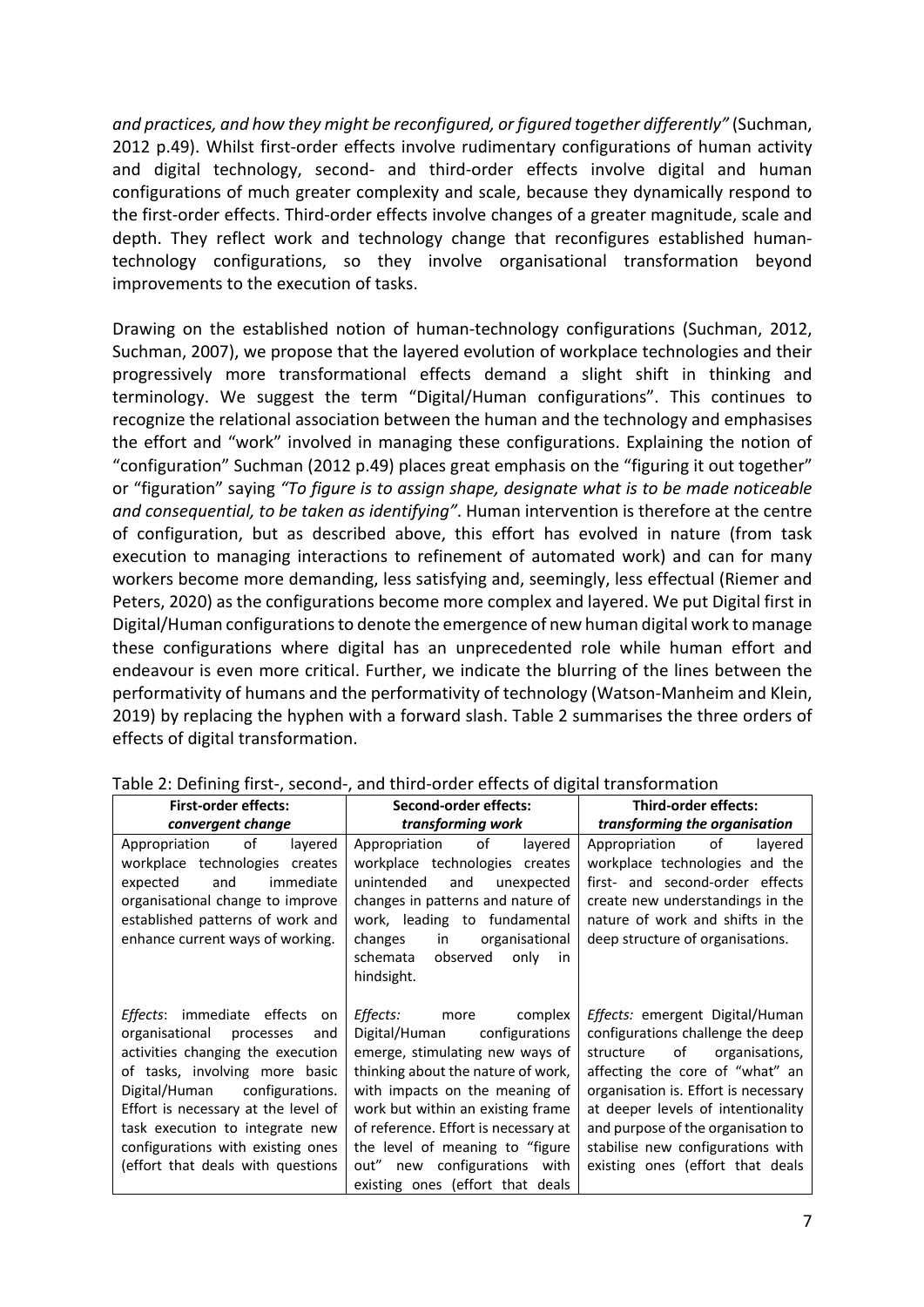| such as "what is the task and how   with questions such as "what is   with questions such as "what is |          |                      |
|-------------------------------------------------------------------------------------------------------|----------|----------------------|
| can we do it better?").                                                                               | work?"). | the organisation?"). |

This perspective highlights that existing research has perhaps been overly focused on capturing affordances and properties of digital tools entering the workplace, and thusfocused on first-order effects of these technologies in organisations. Meanwhile, we have been underestimating the second- and third-order effects and the work involved in managing emergent Digital/Human configurations. This is perhaps partially because these deeper effects are only now becoming more visible but also perhaps because our existing theories and methods have limited ability and scope to capture third-order effects (Benbya et al., 2020). We need theories that better recognise the hybridising and mutual shaping between digital and human aspects of work within organisations to study digital transformation; this need is recognised in the recent call for papers for a Special Issue of JAIS on "Advancing Theoretical Perspectives on Digital Transformation" (Markus and Rowe, 2020). Primarily, these new theories need to be bold about agency in the doing of the digital work. With advanced workplace technologies, elements of platforms can be configured and assembled by humans to have self-learning capabilities so that self-contained modules perform tasks and operate independently, only requiring limited input from humans to manage exceptions (Schuetz and Venkatesh, 2020). At the same time, human agency increasingly moves from task execution to the sharpening and integration of emergent routines in the organisation, such as deciding on variables to be monitored, interpreting what variables mean, looking for biases in results, and training the AI. Accordingly, theories should allow for more flexible arrangements of agency in these advanced digital workplace platforms.

Above, we offered our two-fold conceptual perspective for understanding digital work and organisational transformation. First, we highlighted the different layers of evolving workplace technologies that are expected to fulfil increasingly sophisticated functions in organisations: from instrumental to collaborative to intelligent augmentation. Second, we suggested that the layers of evolving workplace technologies can have both surface and deeper effects on all types of workers, patterns of work, and the deep structure of organisations. These effects involve the emergence of ever more complex Digital/Human configurations and new work to manage these configurations. We now demonstrate the usefulness of this conceptual foundation by analysing the studies covered in the four papers in this special issue.

## **Special Issue Papers: Analysis of Effects and Emerging Digital/Human Configurations**

We use the concepts previously developed to analyse the papers in this special issue to capture insights on digital work and the effects of digital transformation on the future of organising. We review the papers by identifying the three orders of effects (convergent change, work transformation and organisational transformation) and the emerging Digital/Human configurations in each empirical study. We then reflect on the work involved in managing the emerging Digital/Human configurations in the next section. Table 3 summarises our review of the studies, with an extended vision of possible third-order effects based on our framework.

|  | Table 3: Papers in the special issue: Analysis of effects and Digital/Human configurations |  |
|--|--------------------------------------------------------------------------------------------|--|
|  |                                                                                            |  |

| <b>First-order effects:</b>                                                                           | Second-order effects: | Third-order effects:          |
|-------------------------------------------------------------------------------------------------------|-----------------------|-------------------------------|
| convergent change                                                                                     | transforming work     | transforming the organisation |
| Morton et al.: The Digital Work of Strategists: Using Open Strategy for Organisational Transformation |                       |                               |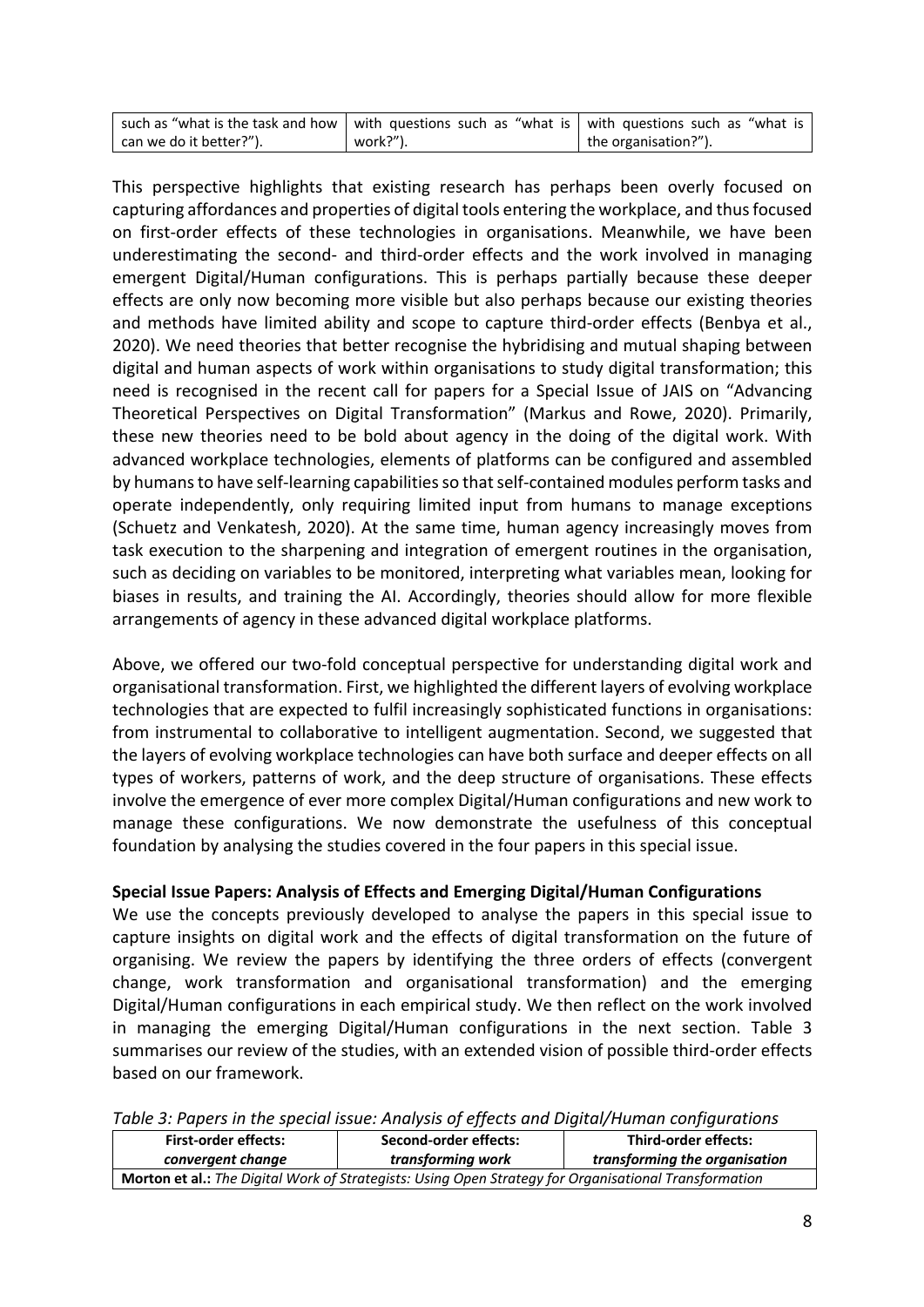| Leaders of a large association use<br>social tools to engage directly<br>members<br>with<br>on<br>the<br>development of a new strategy.<br>Leaders share the<br>strategy<br>and<br>document<br>create<br>a<br>dedicated hashtag on Twitter,<br>along with more traditional<br>technologies such as shared files<br>that allow commenting. This<br>study shows that managing the<br>digital media involved<br>new<br>feedback<br>managing<br>and<br>integrating feedback in strategic<br>planning in the organisation. | Continuous use of social media<br>creates new practices by leaders<br>to manage strategy. Four new<br>types of strategizing work<br>emerge: broadcasting, soliciting,<br>collaborating, actioning. These<br>new modes of strategizing imply<br>new dynamics for managing<br>strategy in the organisation.                                                                                                                     | Association follows a path towards<br>open strategy and a "culture of<br>dialogue" (Morton et al., p. 19) based<br>ongoing conversations<br>and<br>on<br>collaboration with the members.<br>Significant<br>management<br>work<br>emerges, related to "identity work",<br>to encourage and frame the use of<br>social media as part of this move<br>towards open strategy.                                                        |
|-----------------------------------------------------------------------------------------------------------------------------------------------------------------------------------------------------------------------------------------------------------------------------------------------------------------------------------------------------------------------------------------------------------------------------------------------------------------------------------------------------------------------|-------------------------------------------------------------------------------------------------------------------------------------------------------------------------------------------------------------------------------------------------------------------------------------------------------------------------------------------------------------------------------------------------------------------------------|----------------------------------------------------------------------------------------------------------------------------------------------------------------------------------------------------------------------------------------------------------------------------------------------------------------------------------------------------------------------------------------------------------------------------------|
| Digital/Human configurations:<br>Social media features are used to<br>capture ideas from members to<br>change strategy.                                                                                                                                                                                                                                                                                                                                                                                               | Digital/Human configurations:<br>New governance processes to<br>moderate and follow feedback<br>and integrate it into processes of<br>planning<br>strategic<br>and<br>development in the organisation.                                                                                                                                                                                                                        | Digital/Human configurations: Social<br>media becomes integrated within the<br>culture<br>and<br>strategy<br>of<br>the<br>with<br>the<br>association<br>intended<br>objective to signal that members own<br>and are able to shape strategy.                                                                                                                                                                                      |
| <b>Convergent change:</b> Strategy<br>includes<br>contributions<br>from<br>members and is seen as more<br>open and shared.                                                                                                                                                                                                                                                                                                                                                                                            | <b>Transforming</b><br>work:<br>Leaders<br>create structures to<br>manage<br>inclusion and transparency in<br>strategy.                                                                                                                                                                                                                                                                                                       | Transforming the organisation: The<br>association gradually becomes seen<br>as more inclusive and transparent.                                                                                                                                                                                                                                                                                                                   |
|                                                                                                                                                                                                                                                                                                                                                                                                                                                                                                                       | Rahrovani: Platform Drifting: When Work Digitalization Hijacks Its Spirit                                                                                                                                                                                                                                                                                                                                                     |                                                                                                                                                                                                                                                                                                                                                                                                                                  |
| A new community platform is<br>created to mobilize and grow<br>community membership in line<br>with the community's values.<br>Social<br>media<br>supports<br>community work that used to be<br>done by leaders in closed<br>meetings. This links members to<br>participation<br>encourage<br>and<br>greater inclusion.                                                                                                                                                                                               | Social media changes what is<br>seen as critical community work,<br>changing the role of leaders as<br>well as the role of members and<br>volunteers. Adoption of the<br>platform creates three types of<br>new digital work: strategy work<br>(positioning<br>social<br>media);<br>infrastructure work (redesigning<br>governance and policies); and<br>aligning work<br>(aligning<br>the<br>different logics of community). | Participation<br>and<br>inclusiveness<br>become integral to the association<br>by<br>supported<br>more<br>advanced<br>features of the platform and the<br>growing community to include<br>outsiders of the original group. The<br>participative nature of the platform<br>gradually drifts the original logic of<br>cohesion towards a logic of inclusion,<br>leading to rethinking the nature and<br>identity of the community. |
| Digital/Human configurations:<br>Social media features become<br>part of the process to manage<br>the growing community.                                                                                                                                                                                                                                                                                                                                                                                              | Digital/Human<br>configurations:<br>The open and<br>participatory<br>nature of the platforms becomes<br>integral to the culture and<br>functioning of the community.                                                                                                                                                                                                                                                          | Digital/Human configurations: The<br>features of the platform influence<br>and become deeply embedded in the<br>emerging inclusive nature of the<br>community.                                                                                                                                                                                                                                                                   |
| Convergent<br>change:<br>The<br>community grows with greater<br>participation and engagement.                                                                                                                                                                                                                                                                                                                                                                                                                         | Transforming work: Community<br>work is less centralised and<br>becomes more distributed and<br>participatory.                                                                                                                                                                                                                                                                                                                | Transforming the organisation: The<br>association evolves from a position of<br>cohesion to a position of inclusivity,<br>shifting considerably the nature and<br>identity of the community.                                                                                                                                                                                                                                     |
| Grønsund & Aanestad: Augmenting the algorithm: emerging human-in-the-loop work configurations                                                                                                                                                                                                                                                                                                                                                                                                                         |                                                                                                                                                                                                                                                                                                                                                                                                                               |                                                                                                                                                                                                                                                                                                                                                                                                                                  |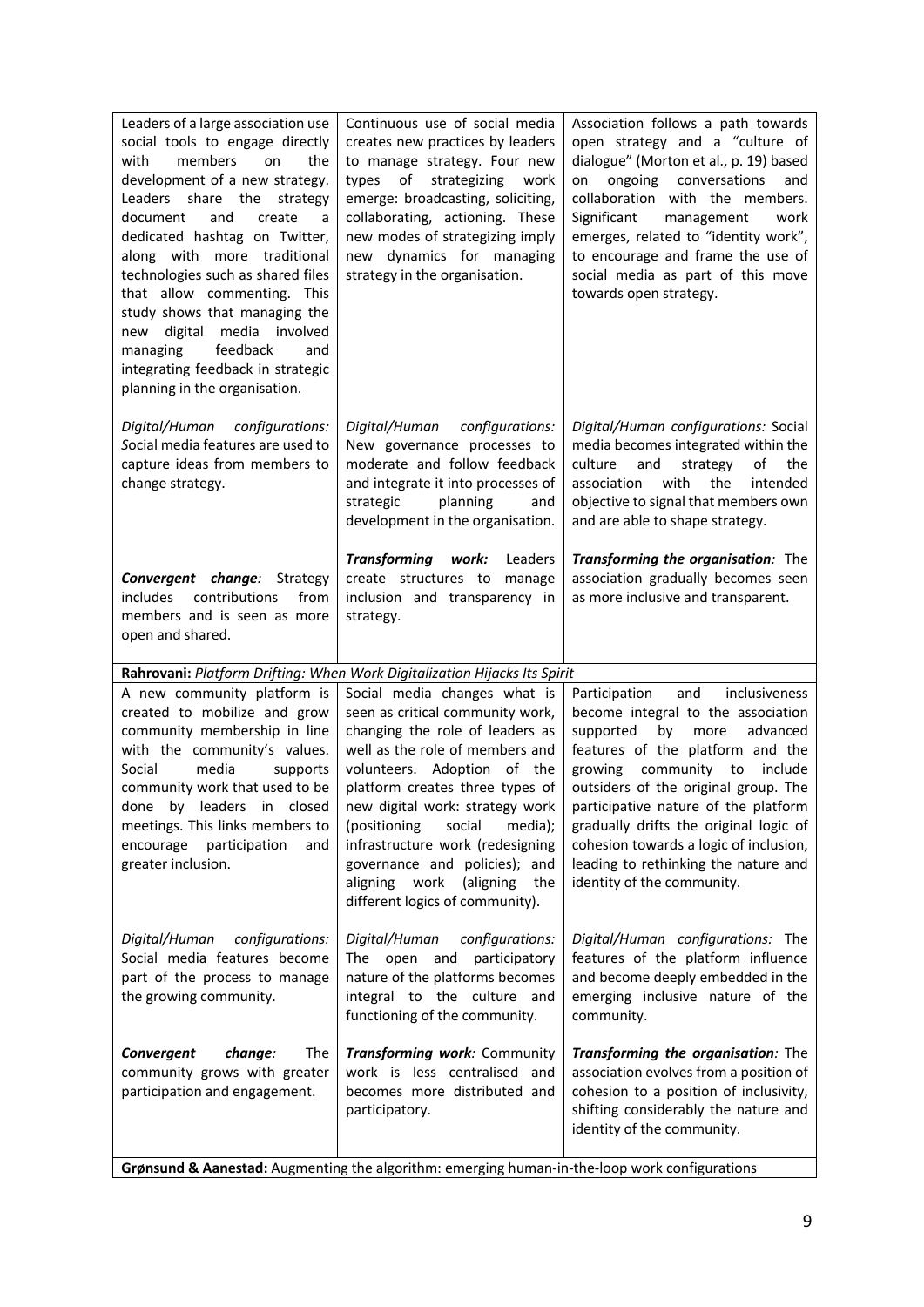| Algorithmic data analysis is used<br>to process open real-time data to<br>additional<br>market<br>provide<br>insights and foresight to clients.<br>The company develops their own<br>algorithms<br>to<br>gain<br>these<br>capabilities and retain market<br>position<br>against<br>new<br>high<br>technology competitors.            | existing<br>work<br>of<br>the<br>The<br>researcher is automated to a<br>significant extent, but new work<br>emerges to interpret and refine<br>the algorithms and clean data.<br>This includes auditing results<br>against manually created 'ground<br>truth' (contextualizing work),<br>adjusting<br>and<br>altering<br>the<br>algorithm, data acquisition and<br>data cleansing. | The algorithm becomes an entity with<br>its own properties and status, and has<br>a team working around it to control<br>and enhance it, requiring<br>new<br>processes, roles, capabilities<br>and<br>culture.<br>This<br>is<br>changing<br>the<br>organisational and business model to<br>compete differently in new open data<br>markets. |
|--------------------------------------------------------------------------------------------------------------------------------------------------------------------------------------------------------------------------------------------------------------------------------------------------------------------------------------|------------------------------------------------------------------------------------------------------------------------------------------------------------------------------------------------------------------------------------------------------------------------------------------------------------------------------------------------------------------------------------|---------------------------------------------------------------------------------------------------------------------------------------------------------------------------------------------------------------------------------------------------------------------------------------------------------------------------------------------|
| Digital/Human configurations:<br>Automation of domain expert<br>(researcher) tasks to improve<br>speed and accuracy in sorting<br>and synthesizing data into a<br>trade-table, and integration of<br>results in business processes.                                                                                                  | Digital/Human<br>configurations:<br>Developing<br>and<br>using<br>the<br>algorithm required assembling<br>teams differently and new roles<br>to manage data and interpret<br>results, including a data scientist.                                                                                                                                                                  | configurations:<br>Digital/Human<br>Algorithms become integral to the<br>functioning and strategic direction of<br>the business and organisation. It is<br>now a strategic asset for the business<br>and integral to the market positioning<br>of the organisation.                                                                         |
| Convergent change: Algorithmic<br>processing and analysis of data<br>automates the researcher's work<br>of creating trade-tables.                                                                                                                                                                                                    | Transforming work: Researcher<br>work is automated and the work<br>to produce trade-tables at the<br>core of the company is now<br>focused on data cleaning and<br>refining the algorithm.                                                                                                                                                                                         | <b>Transforming</b><br>the<br>organisation:<br>There is a new vision of what the<br>organisation's core capabilities and<br>valences are, centred around the new<br>algorithmic capabilities.                                                                                                                                               |
|                                                                                                                                                                                                                                                                                                                                      | Rossi et al.: Balancing fluid and cemented routines in a digital workplace                                                                                                                                                                                                                                                                                                         |                                                                                                                                                                                                                                                                                                                                             |
| A new automated process to<br>select staff for projects<br>is<br>'cemented' to reduce reliance on<br>employees and make the process<br>more efficient. This new process<br>is meant to support managers<br>that need to<br>quickly staff<br>projects.<br>The<br>system<br>is<br>embedded in the company's<br>larger ERP environment. | Project managers find that they<br>need to use additional channels<br>improve the<br>automated<br>to<br>staffing ERP-based system. This<br>involves considerable effort to<br>interpret the results and find<br>ways to combine other modules<br>to produce a more useful result<br>for them.                                                                                      | of<br>Continuous<br>the<br>operation<br>automated system and workarounds<br>means that the organisation develops<br>balancing of enacted<br>dynamic<br>routines to create both stability and<br>fluidity in this process.                                                                                                                   |
| Digital/Human<br>configurations:<br>Project<br>managers<br>the<br>use<br>automated ERP staff module to<br>find new people to staff the<br>projects, speeding this process<br>reducing human effort<br>and<br>involved.                                                                                                               | configurations:<br>Digital/Human<br>Employees<br>appropriate<br>ERP<br>features as well as technologies<br>outside the ERP, such as social<br>media and other collaborative<br>tools, to create new workspaces<br>that compensate for restriction<br>of the automated ERP system.                                                                                                  | Digital/Human<br>configurations:<br>Automated staffing processes only<br>work with added services<br>and<br>discretion in combining these services<br>by the project manager.                                                                                                                                                               |
| Convergent change: ERP-based<br>workflow automates the staffing<br>process in the organisation.<br>Emergent themes across the four papers                                                                                                                                                                                            | Transforming work: New work is<br>necessary to compensate for the<br>limitations of the automated<br>system in finding best local<br>candidates while also realizing<br>corporate strategic goals.                                                                                                                                                                                 | <b>Transforming</b><br>the<br>organisation:<br>Automation eliminates tasks but adds<br>more effort by project managers.<br>Organisation becomes capable of<br>adopting automated services with a<br>degree of flexibility and discretion.                                                                                                   |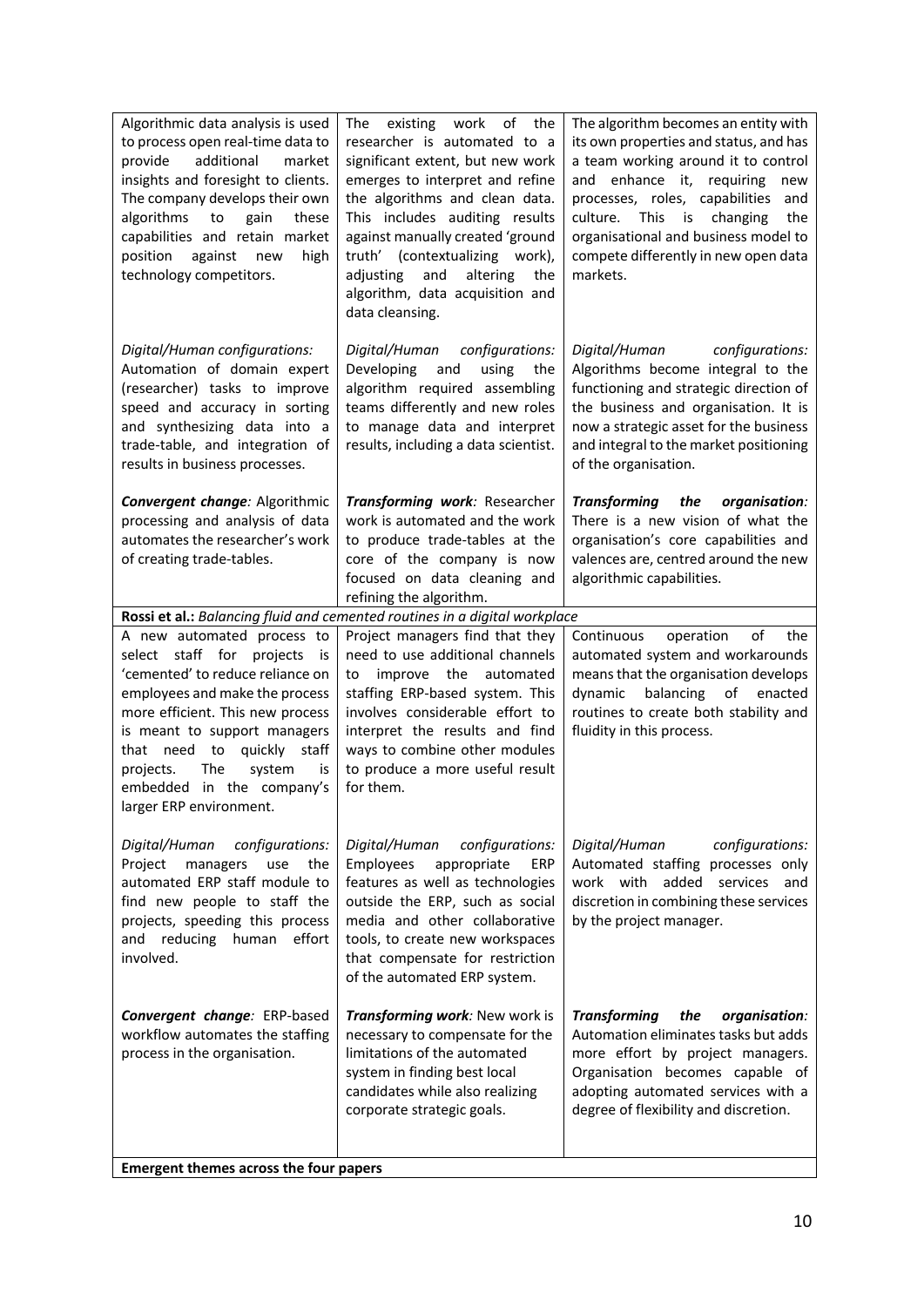| All four papers describe the use   | All<br>show<br>the<br>that<br>cases | The effects of changes in work design  |
|------------------------------------|-------------------------------------|----------------------------------------|
| of workplace technologies to       | intensification of work<br>then     | means that organisations adapt and     |
| facilitate or enhance existing     | produces unexpected new forms       | modify<br>capabilities<br>core<br>and  |
| of<br>work<br>in<br>the<br>forms   | of work. For example, the work to   | structures and eventually shift the    |
| organisations. The technologies    | manage communities leads to         | nature of their identity, culture and  |
| seem to be fairly effective in     | very difficult conversations about  | strategic position in markets. We see  |
| moving organisations forward,      | the nature of the community and     | these changes across the papers,       |
| such as improving participation    | its culture, as well as very        | although this is more evident in some  |
| or task optimization. However,     | significant governance work to      | than in others. The kind of work       |
| the use of new technologies also   | participation<br>regulate<br>and    | emerging at this level is deep and     |
| requires effort to integrate new   | growth of communities. This is      | structural, not<br>anticipated<br>and  |
| technologies<br>in<br>established  | also seen in work to integrate      | reactive. This is managerial work,     |
| practices,<br>resulting<br>in      | algorithms<br>and<br>automated      | although it is deeply rooted at the    |
| intensification of existing work:  | services in organisations, which    | local level, and requires effort to    |
| strategizing<br>is<br>open<br>more | demand considerable effort to       | understand first- and second-order     |
| demanding<br>than<br>traditional   | modify and integrate these          | effects and react to emergent          |
| strategizing;<br>growing           | systems in established<br>work      | changes. This new work is structural   |
| communities on social media        | routines. We therefore<br>see       | digital work, which is not often       |
| requires more community work;      | digital work design as one of the   | perceived or recognised but is visible |
| automated algorithms require       | main characteristics of this order  | when, for example, the logic of        |
| oversight; and the automation of   | of effect.                          | communities is influenced by digital   |
| staffing<br>requires<br>processes  |                                     | media, or core capabilities of         |
| corrections.                       |                                     |                                        |
|                                    |                                     | assets.                                |

As summarised in the table above, the four papers in this special issue provide insight into the emergence of Digital/Human configurations and the three orders of effects of digital transformation resulting from the mutual shaping between organisations and workplace technologies. In the next section, we explore implications of this for organisations and future research.

#### **Implications and Future Research Directions**

We now discuss three key implications for research and practice of our analysis of the four papers above. We suggest future research to look into this newly emerging Digital/Human configuration work, from three different but interrelated perspectives: characterising, recognising, and envisioning. First, inherent characteristics of Digital/Human configuration need to be identified, studied, and refined as a basis for understanding this phenomenon in organisations. Second, we stress the need to recognise Digital/Human configuration work within the organisation in order to collectively improve configurations that work fairly and effectively. Third, we highlight the need to continuously envision Digital/Human configuration as part of the structural digital work necessary to guide the development of these emergent new assemblages in organisations.

• *Implication and research direction #1: Characterising Digital/Human configuration work* As seen, Digital/Human configurations are assembled arrangements between digital features and human intent and performative actions within organisations. Simple assemblages evolve to be increasingly complex configurations as new and more advanced technologies overlay simpler workplace technologies. These configurations emerge initially to enhance and augment work activities but effort to manage them grows more pronounced as they evolve to become more deeply woven into the activities of individuals and the fabric of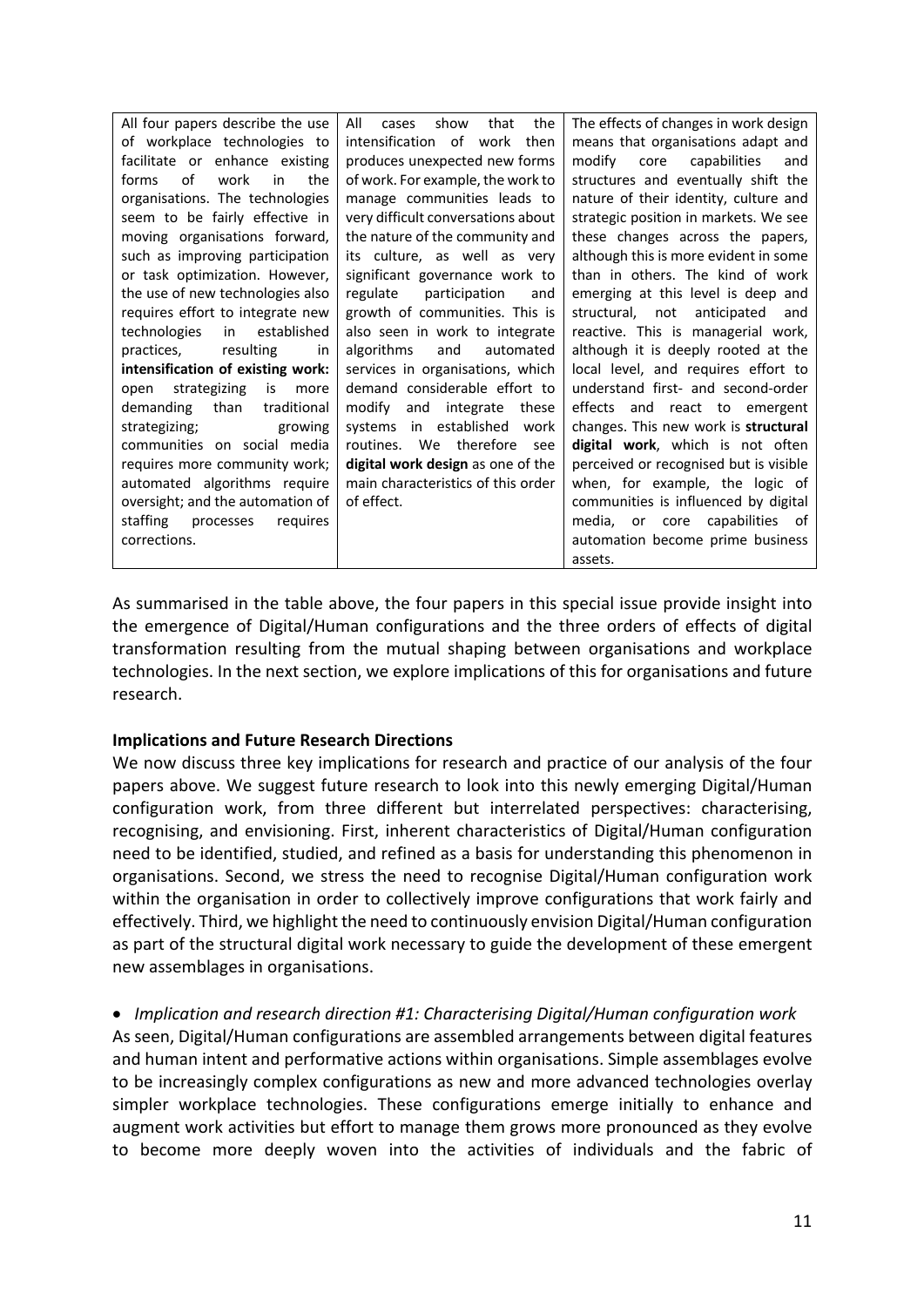organisations. This effort demands human ingenuity and innovation to generate, adapt and sustain productive and meaningful Digital/Human configurations within organisations.

Our perspective highlights the intensity of the human effort required to create and stabilise emergent Digital/Human configurations, and the work involved in maintaining these structures. As seen, individuals are critical in this context. Producing meaningful assemblages at the local level demands skilful effort to render features of these digital platforms in relation to local tasks and established structures in organisations. Crafting these configurations involves effort at the task level (e.g., making sure new tools are integrated into established practices or automated tools perform properly) and effort at the level of meaning and purpose of work and the organisation (e.g., strategic envisioning of new identity and capabilities).

Digital/Human configurations, therefore, involve effort to create incremental improvements in work at the local and individual levels, but also demand structural interventions deeply rooted in core properties of organisations such as identity, values and strategy (Stein et al., 2013). Configuration work at this level is often invisible and may not even be recognized by organisational actors as 'work'; they may, for example, perceive it as unsatisfying exception handling, or error detection in the reconciliation of accounts (Riemer and Peters, 2020). This suggests the need to better understand different kinds of configuration work within organisations, with future research addressing questions such as*: How to observe the emergence of Digital/Human configurations? Who is driving the configuration of digital and human aspects of organisations? What effort and skills are needed to manage evolving digital workplaces? How to surface and manage 'hidden' digital work to configure Digital/Human assemblages?* 

Some of these questions challenge basic assumptions underlying existing theories and research on digital work design, including the well-known aegis of the joint optimization of the social and technical subsystems (Mumford, 2006), which requires these subsystems to be separated first, so that they can then both be specified and described. We need more dynamic and evolutionary theoretical views in order to properly understand Digital/Human configurations. We also need theories that are able to recognise the exponential effects of layered evolution of workplace technologies in organisations. For example, affordance theory, while capturing the relational aspect of configurations, may be too limiting and static in this context of ongoing evolutionary interplay between human use and self-learning digital capabilities in modern workplaces. Despite strides against this shortcoming which we welcome (Strong et al., 2014), affordance theory isn't well equipped to capture long-term effects that are cumulative and uncertain and result from emergent practices. Affordances that emerge in third-order effects are not expected or visible in first-order effects.

#### • *Implication and research direction #2: Recognising Digital/Human configuration work*

The continuous assembling work involved in Digital/Human configurations ultimately leads to third-order effects of organisational transformation and therefore to changes in the understanding of work and shifts in the identity and strategic direction of organisations. This type of strategic configuration work is a new type of work that is often informal, so it is not recognised by organisations despite the significant implications for digital transformation. This type of effort is often invisible, overlooked and mismanaged by organisations,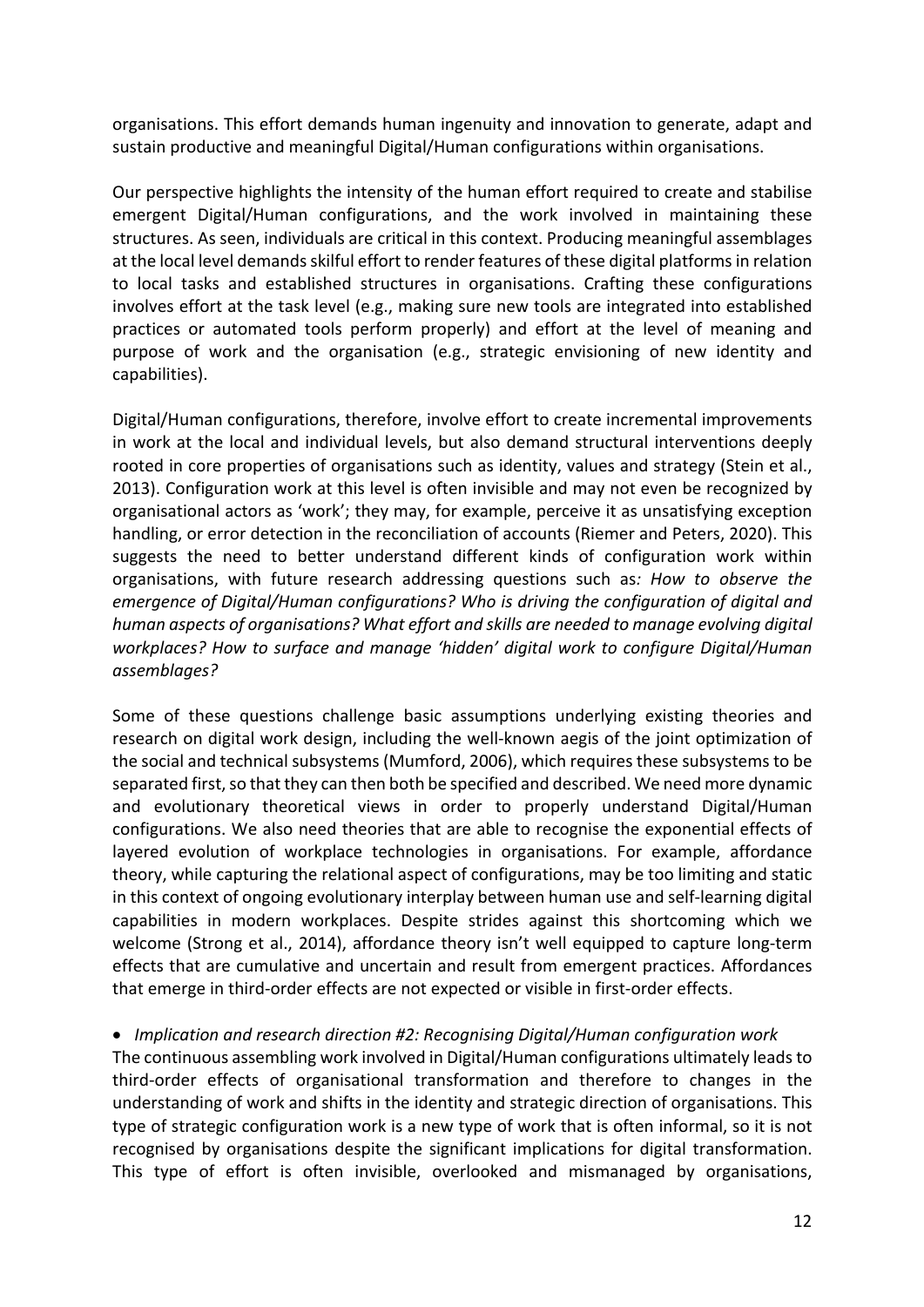contributing to drift and potential increase in organisational risks. We therefore strongly suggest the need to pay more attention to this strategic configuration work by tracing how and who is managing and reorienting the rendering of workplace technologies within the fabric of organisations. For example, research is needed to capture whether, how and why strategic configuration work requires an entrepreneurial mindset that embraces failure (Ries, 2017), a desire to engage in job crafting (Wrzesniewski and Dutton, 2001) and perhaps even a kind of hacker mentality (Coleman, 2014), where destruction and creation go hand-in-hand. The role of the workplace equivalent of digital intrapreneurs will be important to consider for organisations looking to successfully manage the process of digital transformation.

As seen, strategic configuration work is deeply rooted in the fundamental structures of organisations, so observing this work requires attention to changes in the values, identity, power, core capabilities and strategy of the organisation. We therefore highlight the importance of managerial care and attention to this critical but often invisible configuration work, and the importance of adjusting leadership and management style and approach to be able to steer its effects in organisations. Future research could investigate: *How to anticipate, sensitise and steer second- and third-order effects of Digital/Human configurations? How can organisations adjust strategic capabilities to operate in more fluid digital work environments? What governance models allow for more effective appropriation of Digital/Human configurations? What is the role of leadership in managing evolving Digital/Human configurations?*

This calls for more holistic theories that capture and attribute strategic value to the process of blending of digital and human within organisations, so the asset is not the artefact or the human per se, but instead it is how organisation are able to meaningfully integrate the two that needs better attention and to be seen as having strategic value. This goes beyond views and concepts of alignment as it demands attention to second- and third-order effects as the actual strategic impact of this process. Having multi-level theories that see strategic leadership as the capacity needed to meaningfully and tactfully steer the process of Digital/Human configuration work is, therefore, of great importance.

#### • *Implication and research direction #3: Envisioning Digital/Human configuration work*

We have also seen that the widening use and adoption of workplace technologies with intelligent and self-contained capabilities is increasing instances where technologies generate work activities for humans in organisations, shifting the remit of these technologies from helping humans to also performing some limited managerial activities. In this context, digital tools produce work activities for humans, creating new and unique Digital/Human configurations, characterised by dynamics where technology uses humans rather than humans being users of the technology. Weaving these configurations within the wider organisation requires higher level management effort to adjust and meaningfully integrate these more advanced Digital/Human configurations within the organisation, by for example creating work and formal roles to monitor for misfit and repair when misfits lead to mistakes. Some of this work may be interesting, innovative and rewarding for humans (such as in analysis of business intelligence output for identifying new strategic directions), but there is also less interesting work needed to train algorithms such as cleaning data and moderating content, work that has been described as unglamorous and underpaid 'ghost work' (Gray and Suri, 2019). Therefore, we should reflect on the design of the digital work of the future with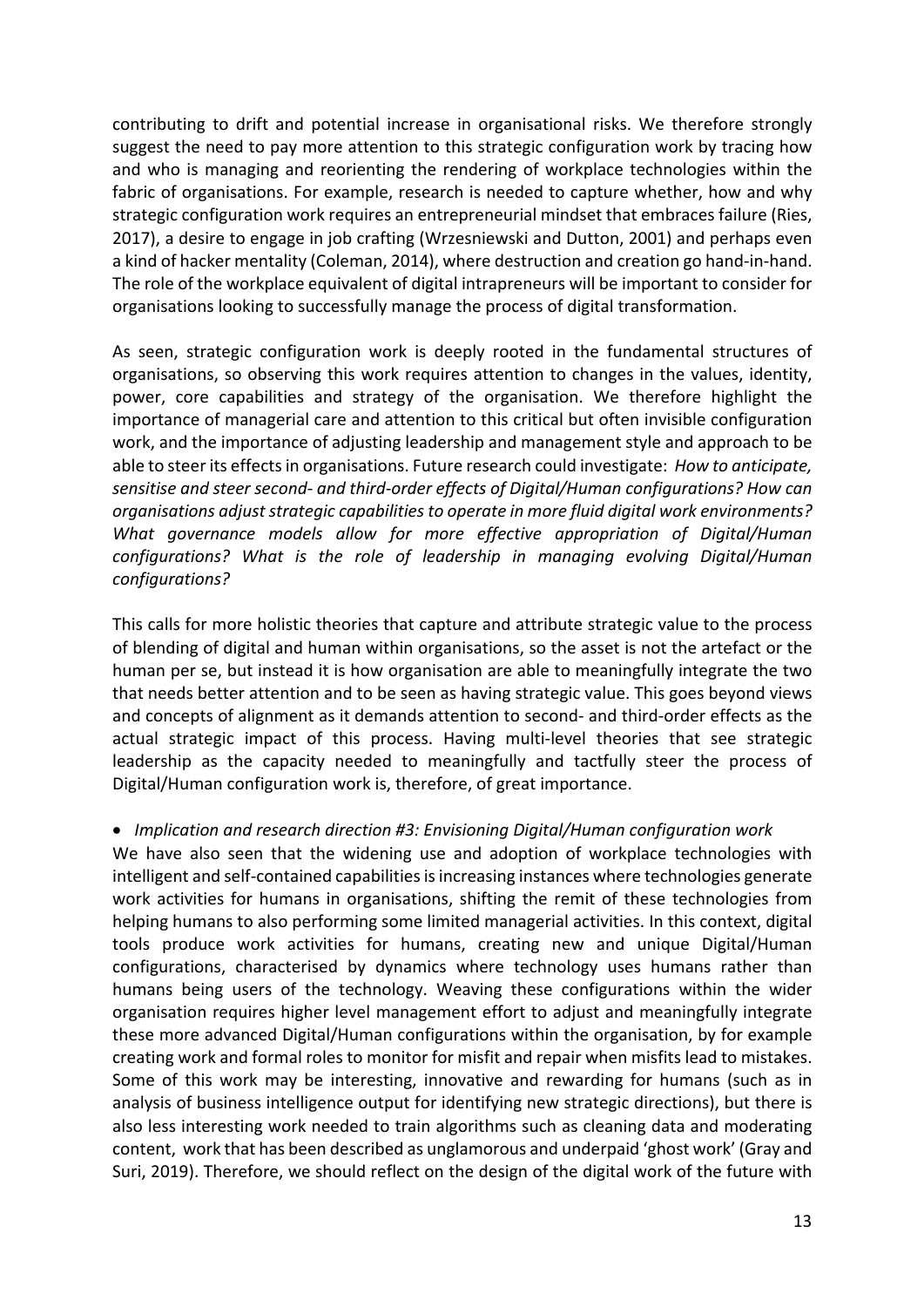an emphasis on the ethical distribution of work, responsibility and accountability in Digital/Human configurations (Gal et al., 2020).

Future research could, thus, address questions such as: *What is the human role in Digital/Human configurations? What is the quality (as opposed to quantity) of the work being created for humans? How can we avoid creating profoundly unequal tiers of digital work and combat workplace inequity?*

This type of envisioning challenges existing IS theories, because existing theories tend to favour explanation and description, and distance themselves from speculative and normative theorising. For example, sociomateriality and notions of entanglements lack the very longterm perspective needed for studying effects-of-effects, and often focus on the direct result of the social and the material coming together in a symbiotic entanglement, as if they evolved to optimise each other in a mutually benevolent way. The possibility of malevolent and parasitic entanglements is rarely considered. Forward-thinking, speculative theorising (Peter et al., 2020) may be one way to engage the IS field more widely in envisioning the future of work and organisations that humans will like and thrive in.

#### **Conclusion and Key Contributions**

Workplace technologies have evolved from basic discrete office applications in the 80s to the connected digital platforms with elements of automation and embedded AI-driven selflearning capabilities in today's digital workplaces (Lyytinen et al., 2020). This evolution in the scope and depth of integration of these workplace technologies into the fabric of organisations has transformed work but also the structure of organisations evolving from the use of these more advanced platforms of work. In this introduction to the special issue, we explore and conceptualise the *deep effects* of these human-technology configurations (Suchman, 2012) in transforming work practices (Stein et al., 2013) and the nature of work (Lee, 2016b) and ultimately the strategy and structural arrangements of organisations (Baptista et al., 2017b). We were particularly interested in observing effects that had the potential to fundamentally 'rewire' organisations and work environments (Watson-Manheim et al., 2002, Watson-Manheim and Belanger, 2007) and to explore the potential of workplace technologies to transform organisations such as by stimulating open participation (Hautz et al., 2017, Hautz, 2017, Denyer et al., 2011) or by being the catalyst for new organisational capabilities (Huang et al., 2013, Baptista and Galliers, 2012, Huang et al., 2015).

This introduction first conceptualises genres and types of workplace technologies and then analyses the layered evolution of these progressively more advanced and interconnected technologies in the workplace. We describe the nature and distinct characteristics of the individual layer of office tools, and the characteristics of the second layer of community and collaborative workplace technologies. We then discuss the more recent introduction of intelligent platform-based workplace technologies and discuss the distinct and unique dynamics involved in the configuring of these technologies within organisations.

We use this conceptual foundation to make an explicit link between these types of work technologies and organisational transformation and offer a richer and more comprehensive view of the role and effects of workplace technologies in organisations. We suggest that previous research has over-emphasised an instrumental view of these technologies by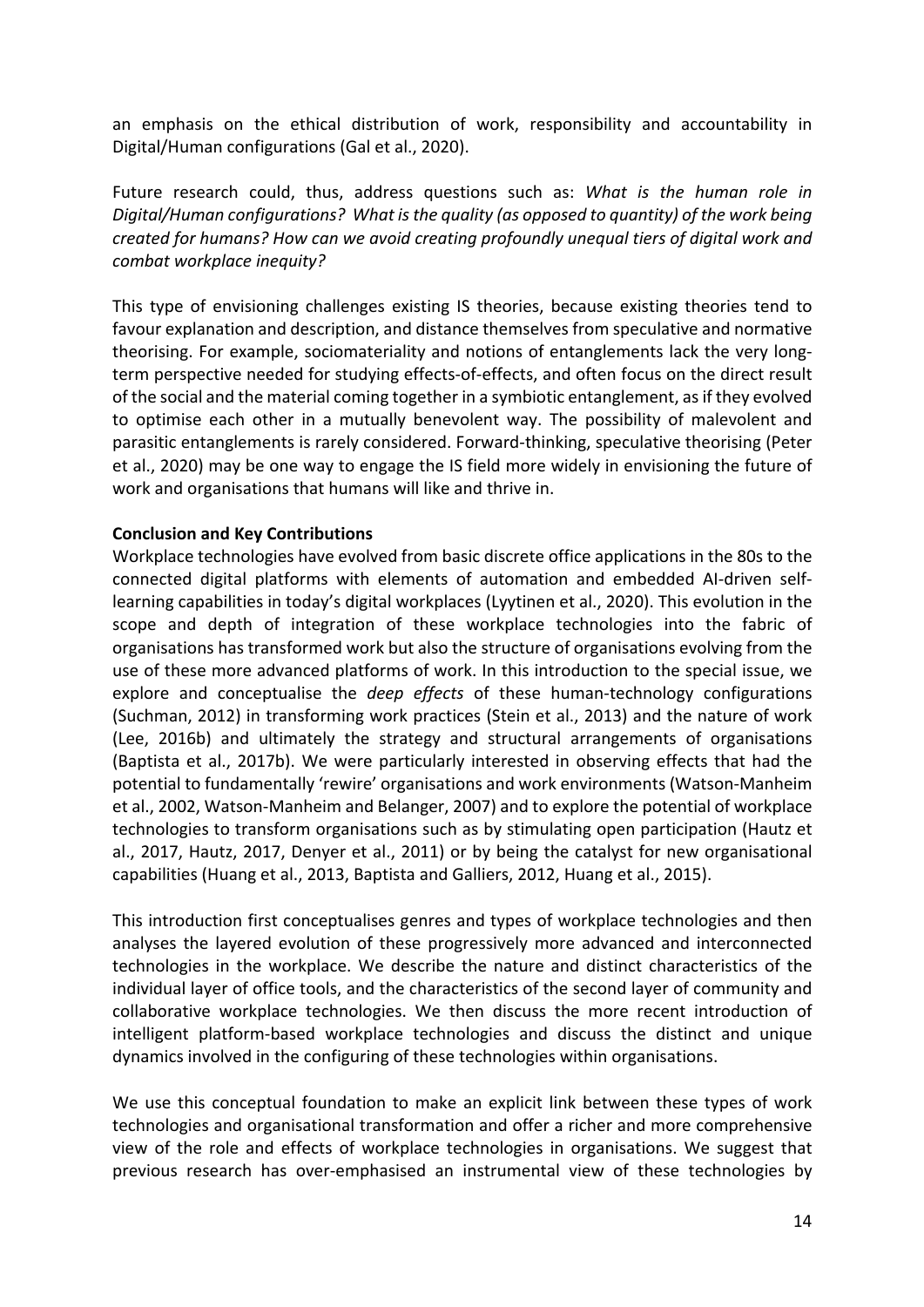focusing on their capacity to enable virtual work and teamwork, communication and collaboration. We then conceptualise three orders of effects of workplace technologies on organisations based on Bartunek and Moch (1987). First-order effects represent convergent change, the expected and direct effects of workplace technologies on the performance of work. Second-order effects affects the roles and the nature of work in organisations. Thirdorder effects involve deeper transformation of the organisation and result in structural changes to the core elements of the organisation, such as its identity, capabilities and strategy. We provide a conceptual basis to structure the effects of workplace technologies at these three levels of change.

We suggest that this process of transformation involves the emergence of Digital/Human configurations, reflecting the assembling of digital features with human intent and their performative within organisations. We highlight that simple configurations evolve to be increasingly complex as new and more advanced technologies overlay simpler workplace technologies. Correspondingly, as configurations become more complex the effort required to manage them grows more pronounced, however much of this needed effort remains invisible and mismanaged in organisations. More research is needed on the kinds of organisational actors best placed to do this work, the skills they need and how to productively engage with the unpredictable effects of new technologies and the emerging Digital/Human configurations. We also highlight the importance of normative and speculative envisioning of future Digital/Human configurations if the IS field is to contribute to the creation of a future of work and organisations worth wanting.

We sincerely hope that these considerations are useful not only to guide future research but also to help organisations navigate a path towards digitisation beyond the COVID-19 crisis. As discussed, any move towards deeper adoption of workplace technologies will inevitably involve work to configure Digital/Human assemblages; organisations that properly resource this process are more likely to benefit and adjust to the "new normal" which we hope allows society to rethink work and organising for the benefit of all of us.

#### **References**

- ARAL, S., DELLAROCAS, C. & GODES, D. 2013. Social Media and Business Transformation: A Framework for Research. *Information Systems Research,* 24**,** 3-13.
- ATTARAN, M., ATTARAN, S. & KIRKLAND, D. 2020. Technology and Organizational Change: Harnessing the Power of Digital Workplace. *In:* IDEMUDIA, E. C. (ed.) *Handbook of Research on Social and Organizational Dynamics in the Digital Era.* IGI Global.
- BANSLER, J. P., DAMSGAARD, J., SCHEEPERS, R., HAVN, E. & THOMMESEN, J. 2000. Corporate Intranet Implementation: Managing Emergent Technologies and Organizational Practices. *Journal of the Association for Information Systems,* 1**,** 1-39.
- BAPTISTA, J. 2009. Institutionalisation as a process of interplay between technology and its organisational context of use. *Journal of Information Technology,* 24**,** 305-319.
- BAPTISTA, J. & GALLIERS, R. D. Social Media as a Driver for New Rhetorical Practices in Organisations. 2012 45th Hawaii International Conference on System Sciences, 4-7 Jan. 2012 2012. 3540-3549.
- BAPTISTA, J., NEWELL, S. & CURRIE, W. 2010. Paradoxical effects of institutionalisation on the strategic awareness of technology in organisations. *The Journal of Strategic Information Systems,* 19**,** 171-183.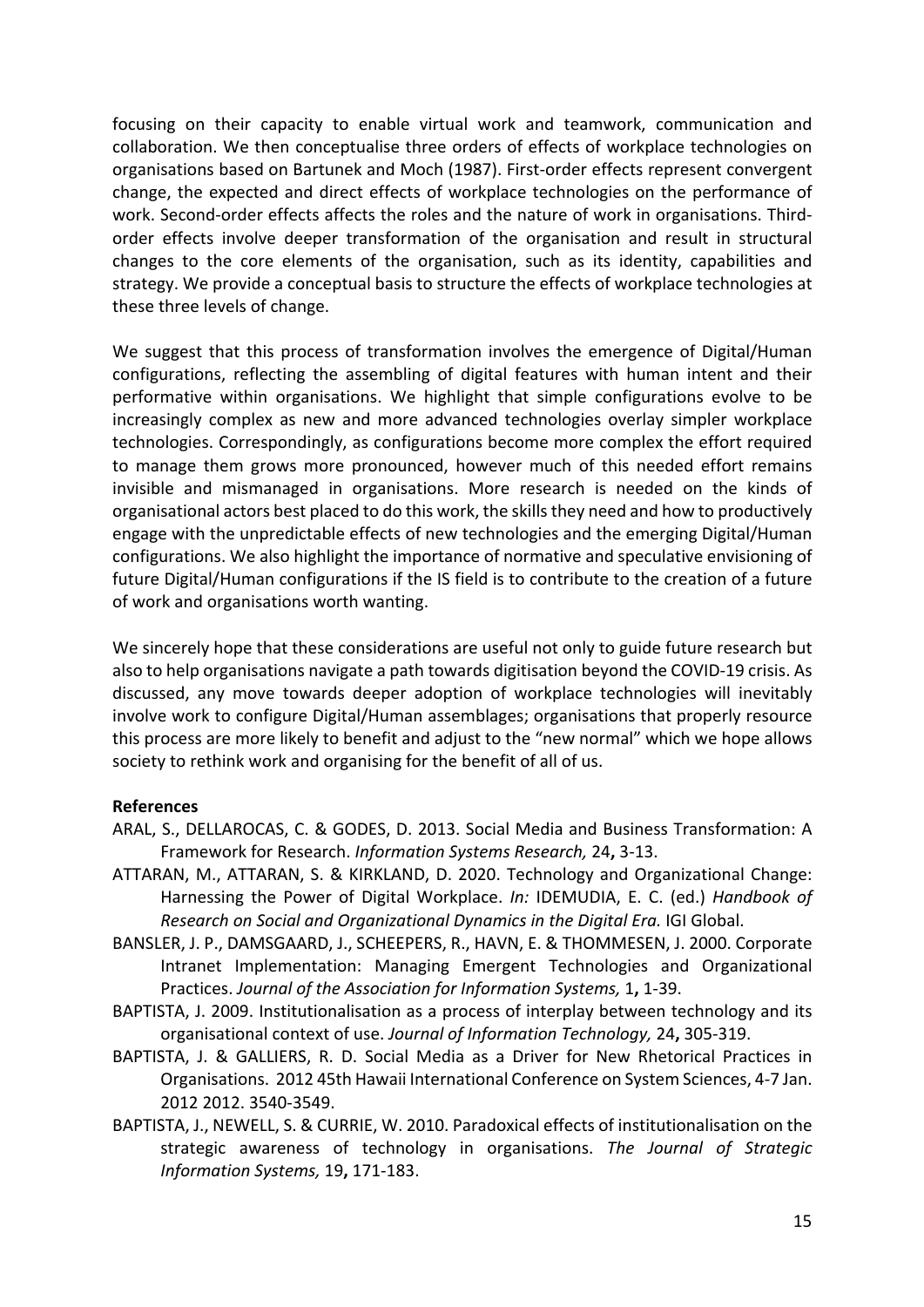- BAPTISTA, J., STEIN, M.-K., LEE, J., WATSON-MANHEIM, M. B. & KLEIN, S. 2017a. Call for Papers: Strategic Perspectives on Digital Work and Organizational Transformation. *The Journal of Strategic Information Systems,* 26**,** I-III.
- BAPTISTA, J., WILSON, A. D., GALLIERS, R. D. & BYNGHALL, S. 2017b. Social Media and the Emergence of Reflexiveness as a New Capability for Open Strategy. *Long Range Planning,* 50**,** 322-336.
- BARTUNEK, J. M. & MOCH, M. K. 1987. First-Order, Second-Order, and Third-Order Change and Organization Development Interventions: A Cognitive Approach. *The Journal of Applied Behavioral Science,* 23**,** 483-500.
- BENBYA, H., NING, N., TANRIVERDI, H. & YOUNGJIN, Y. 2020. Complexity and information systems research in the emerging digital world. *MIS Quarterly,* 44**,** 1-17.
- BESSON, P. & ROWE, F. 2012. Strategizing information systems-enabled organizational transformation: A transdisciplinary review and new directions. *The Journal of Strategic Information Systems,* 21**,** 103-124.
- BUTLER, T. 2003. An institutional perspective on developing and implementing intranet- and internet-based information systems. *Information Systems Journal,* 13**,** 209.
- CECEZ-KECMANOVIC, D., MOODIE, D., BUSUTTIL, A. & PLESMAN, F. 1999. Organisational change mediated by e-mail and intranet - an ethnographic study. *Information Technology & People,* 12**,** 9-26.
- CLARKE, K. & PREECE, D. 2005. Constructing and using a company Intranet: 'it's a very cultural thing'. *New Technology, Work and Employment,* 20**,** 150-165.
- COLEMAN, G. 2014. *Hacker, Hoaxer, Whistleblower, Spy: The Many Faces of Anonymous*, Verso Books.
- DAMSGAARD, J. & SCHEEPERS, R. 2000. Managing the crises in intranet implementation: a stage model. *Information Systems Journal,* 10**,** 131.
- DENYER, D., PARRY, E. & FLOWERS, P. 2011. "Social","Open" and "Participative"? Exploring Personal Experiences and Organisational Effects of Enterprise2. 0 Use. *Long Range Planning,* 44**,** 375-396.
- DERY, K., SEBASTIAN, I. & MEULEN, N. V. D. 2017. The Digital Workplace is Key to Digital Innovation. *MISQ Executive,* 16**,** 135-152.
- FARAJ, S., PACHIDI, S. & SAYEGH, K. 2018. Working and organizing in the age of the learning algorithm. *Information and Organization,* 28**,** 62-70.
- GAL, U., JENSEN, T. B. & STEIN, M.-K. 2020. Breaking the vicious cycle of algorithmic management: A virtue ethics approach to people analytics. *Information and Organization,* 30**,** 100301.
- GIBBS, J. L., ROZAIDI, N. A. & EISENBERG, J. 2013. Overcoming the ''Ideology of Openness'': Probing the Affordances of Social Media for Organizational Knowledge Sharing. *Journal of Computer-Mediated Communication,* 19**,** 102-120.
- GRAY, M. L. & SURI, S. 2019. *Ghost Work: How to Stop Silicon Valley from Building a New Global Underclass*, Houghton Mifflin Harcourt.
- HAUTZ, J. 2017. Opening up the strategy process a network perspective. *Management Decision,* 55**,** 1956-1983.
- HAUTZ, J., SEIDL, D. & WHITTINGTON, R. 2017. Open strategy: Dimensions, Dilemmas, Dynamics. *Long Range Planning,* 50**,** 298-309.
- HEAVEY, C., SIMSEK, Z., KYPRIANOU, C. & RISIUS, M. How Do Strategic Leaders Engage with Social Media? A Theoretical Framework for Research and Practice. *Strategic Management Journal,* n/a.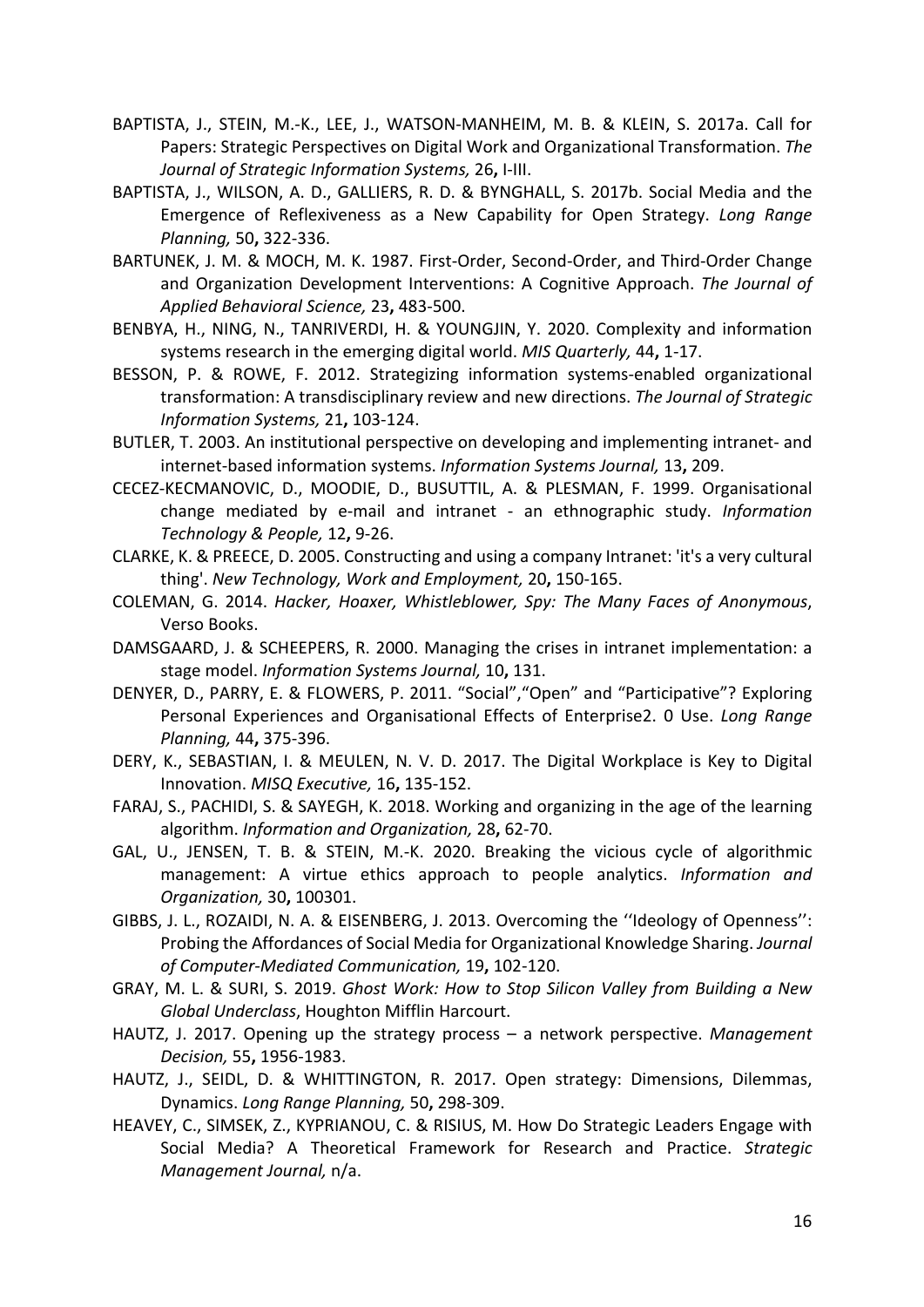- HUANG, J., BAPTISTA, J. & GALLIERS, R. D. 2013. Reconceptualizing rhetorical practices in organizations: The impact of social media on internal communications. *Information & Management,* 50**,** 112-124.
- HUANG, J., BAPTISTA, J. & NEWELL, S. 2015. Communicational ambidexterity as a new capability to manage social media communication within organizations. *The Journal of Strategic Information Systems,* 24**,** 49-64.
- HUTTER, K., NKETIA, B. A. & FÜLLER, J. 2017. Falling Short with Participation Different Effects of Ideation, Commenting, and Evaluating Behavior on Open Strategizing. *Long Range Planning,* 50**,** 355-370.
- KANE, G. C. 2017. The evolutionary implications of social media for organizational knowledge management. *Information and Organization,* 27**,** 37-46.
- KUEGLER, M., SMOLNIK, S. & KANE, G. 2015. What's in IT for employees? Understanding the relationship between use and performance in enterprise social software. *Journal of Strategic Information Systems,* 24**,** 90-112.
- LAMB, R. & DAVIDSON, E. 2005. Understanding intranets in the context of end-user computing. *Database for Advances in Information Systems,* 36**,** 64.
- LEE, A. 1994. Electronic mail as a medium for rich communication: An empirical investigation using hermeneutic. *MIS Quarterly,* 18**,** 143.
- LEE, J. 2016a. Bringing Government into the 21st Century: The Korean Digital Governance Experience. *In:* KARIPPACHERIL, T. G., KIM, S., JR., R. P. B. & CHOI, C. (eds.) *Bringing Government into the 21st Century: The Korean Digital Governance Experience.* Washington DC: World Bank.
- LEE, J. 2016b. *The Impact of ICT on Work,* Singapore, Springer.
- LEONARDI, P. & VAAST, E. 2016. Social Media and Their Affordances for Organizing: A Review and Agenda for Research. *Academy of Management Annals*.
- LEONARDI, P. M., HUYSMAN, M. & STEINFIELD, C. 2013. Enterprise Social Media: Definition, History, and Prospects for the Study of Social Technologies in Organizations. *Journal of Computer-Mediated Communication,* 19**,** 1-19.
- LYYTINEN, K., NICKERSON, J. V. & KING, J. L. 2020. Metahuman systems = humans + machines that learn. *Journal of Information Technology,* 0**,** 0268396220915917.
- MAJCHRZAK, A., FARAJ, S., KANE, G. C. & AZAD, B. 2013. The Contradictory Influence of Social Media Affordances on Online Communal Knowledge Sharing. *Journal of Computer-Mediated Communication,* 19**,** 38-55.
- MAJCHRZAK, A., MARKUS, M. L. & WAREHAM, J. 2016. Designing for digital transformation: lessons for information systems research from the use of ICT and societal challenges. *MIS Quarterly,* 40**,** 267-277.
- MARKUS, M. L. 1994. Electronic Mail as the Medium of Managerial Choice. *Organization Science: A Journal of the Institute of Management Sciences,* 5**,** 502.
- MARKUS, M. L. & ROWE, F. 2020. Call for Papers Special Issue: Envisioning Digital Transformation: Advancing Theoretical Diversity. *Journal of the Association for Information Systems*.
- MARTINI, A., CORSO, M. & PELLEGRINI, L. 2009. An empirical roadmap for intranet evolution. *International Journal of Information Management,* 29**,** 295-308.
- PETER, S., RIEMER, K. & HOVORKA, D. 2020. Artefacts from the Future: Engaging Audiences in possible Futures with Emerging Technologies for better Outcomes. *ECIS 2020.* Morocco: AIS.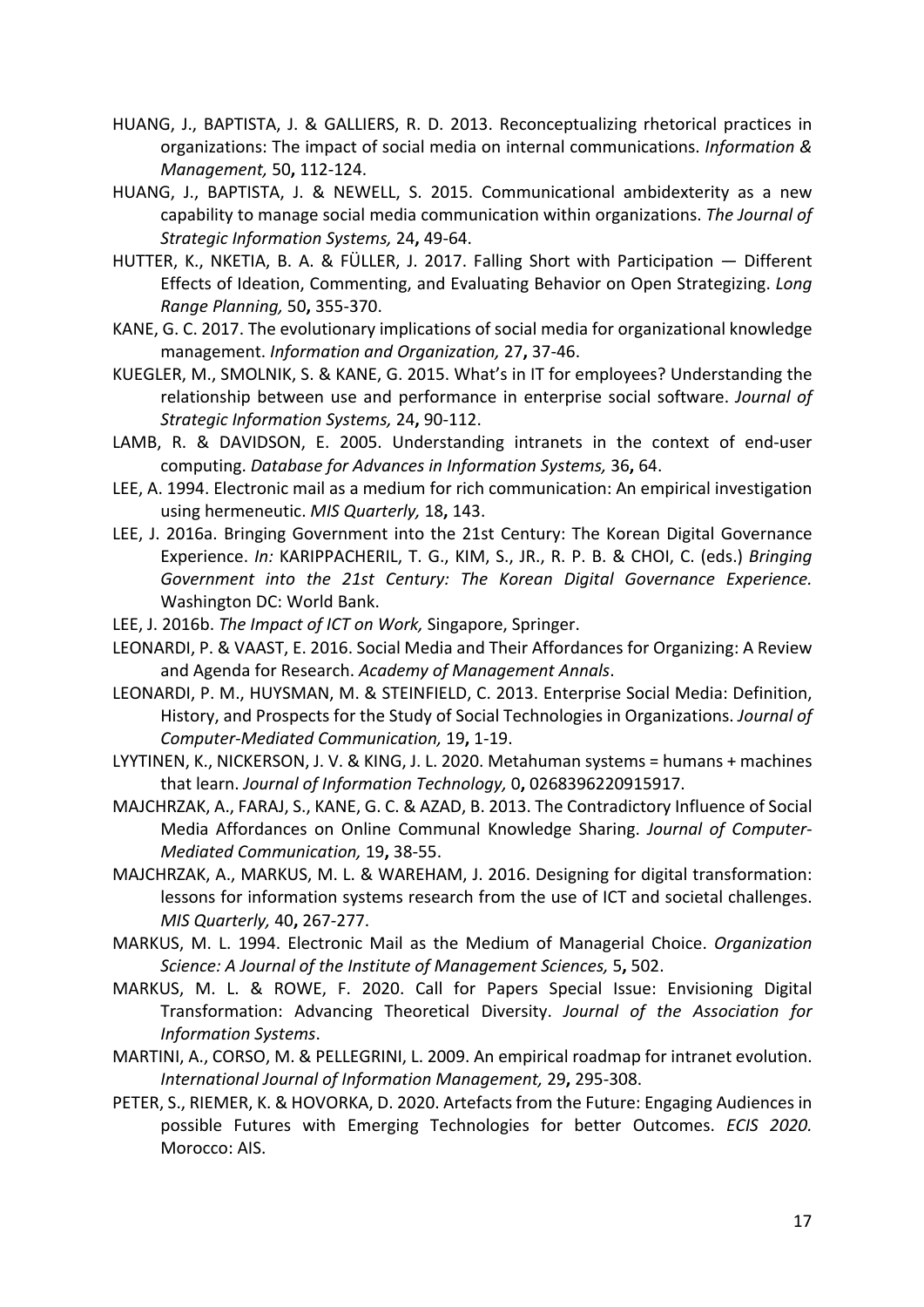- RAI, A., CONSTANTINIDES, P. & SARKER, S. 2019. Next-Generation Digital Platforms: Toward Human–AI Hybrids. *MIS Quarterly,* 43**,** iii-ix.
- RICE, R. E., EVANS, S. K., PEARCE, K. E., SIVUNEN, A., VITAK, J. & TREEM, J. W. 2017. Organizational Media Affordances: Operationalization and Associations with Media Use. *Journal of Communication,* 67**,** 106-130.
- RIEMER, K. & PETERS, S. 2020. The robo-apocalypse plays out in the quality, not in the quantity of work. *Journal of Information Technology,* (Forthcoming).
- RIEMER, K., STIEGLITZ, S. & MESKE, C. 2015. From Top to Bottom: Investigating the Changing Role of Hierarchy in Enterprise Social Networks. *Business & Information Systems Engineering,* 57**,** 197-212.
- RIES, E. 2017. *The Startup Way: How Modern Companies Use Entrepreneurial Management to Transform Culture and Drive Long-Term Growth*, Crown.
- SÆBØ, Ø., FEDERICI, T. & BRACCINI, A. M. 2020. Combining social media affordances for organising collective action. *Information Systems Journal,* n/a**,** 1-34.
- SCHUETZ, S. & VENKATESH, V. 2020. Research Perspectives: The Rise of Human Machines: How Cognitive Computing Systems Challenge Assumptions of User-System Interaction. *Journal of the Association for Information Systems,* 21**,** 460-482.
- SILVA, L. & HIRSCHHEIM, R. 2007. Fighting against windmills: strategic information systems and organisational deep structures. *MIS Quarterly,* 31**,** 327-354.
- SPAGNOLETTI, P., RESCA, A. & SÆBØ, Ø. 2015. Design for social media engagement: Insights from elderly care assistance. *Journal of Strategic Information Systems,* 24**,** 128-145.
- STEIN, M.-K., GALLIERS, R. D. & MARKUS, M. L. 2013. Towards an understanding of identity and technology in the workplace. *Journal of Information Technology,* 28**,** 167-182.
- STRONG, D. M., JOHNSON, S. A., TULU, B., TRUDEL, J., VOLKOFF, O., PELLETIER, L. R., BAR-ON, I. & GARBER, L. 2014. A Theory of Organization-EHR Affordance Actualization. *Journal of the Association for Information Systems,* 15**,** 53-85.
- SUCHMAN, L. 2007. *Human-Machine Reconfigurations: Plans and Situated Actions,*  Cambridge, UK, Cambridge University Press.
- SUCHMAN, L. 2012. Configuration. *In:* LURY, C. & WAKEFORD, N. (eds.) *Inventive Methods: The Happening of the Social.* Oxford, UK: Routledge.
- TAVAKOLI, A., SCHLAGWEIN, D. & SCHODER, D. 2017. Open strategy: Literature review, reanalysis of cases and conceptualisation as a practice. *The Journal of Strategic Information Systems*.
- TREEM, J. & LEONARDI, P. 2012. Social Media Use in Organizations: Exploring the Affordances of Visibility, Editability, Persistence, and Association. *Communication Yearbook,* 36**,** 143-189.
- TUSHMAN, M. L. & ROMANELLI, E. 1985. Organisational evolution: a metamorphosis model of convergence and reorientation. *In:* STAW, B. M. & CUMMINGS, L. L. (eds.) *Research in Organisational Behavior.* Greenwich, CT: JAI Press.
- VAAST, E. & KAGANER, E. 2013. Social media affordances and governance in the workplace: An examination of organizational policies. *Journal of Computer-Mediated Communication,* 19**,** 78-101.
- VIAL, G. 2019. Understanding Digital Transformation: A Review and a Research Agenda. *The Journal of Strategic Information Systems,* 28**,** 118.
- VON KROGH, G. 2012. How does social software change knowledge management? Toward a strategic research agenda. *The Journal of Strategic Information Systems,* 21**,** 154-164.